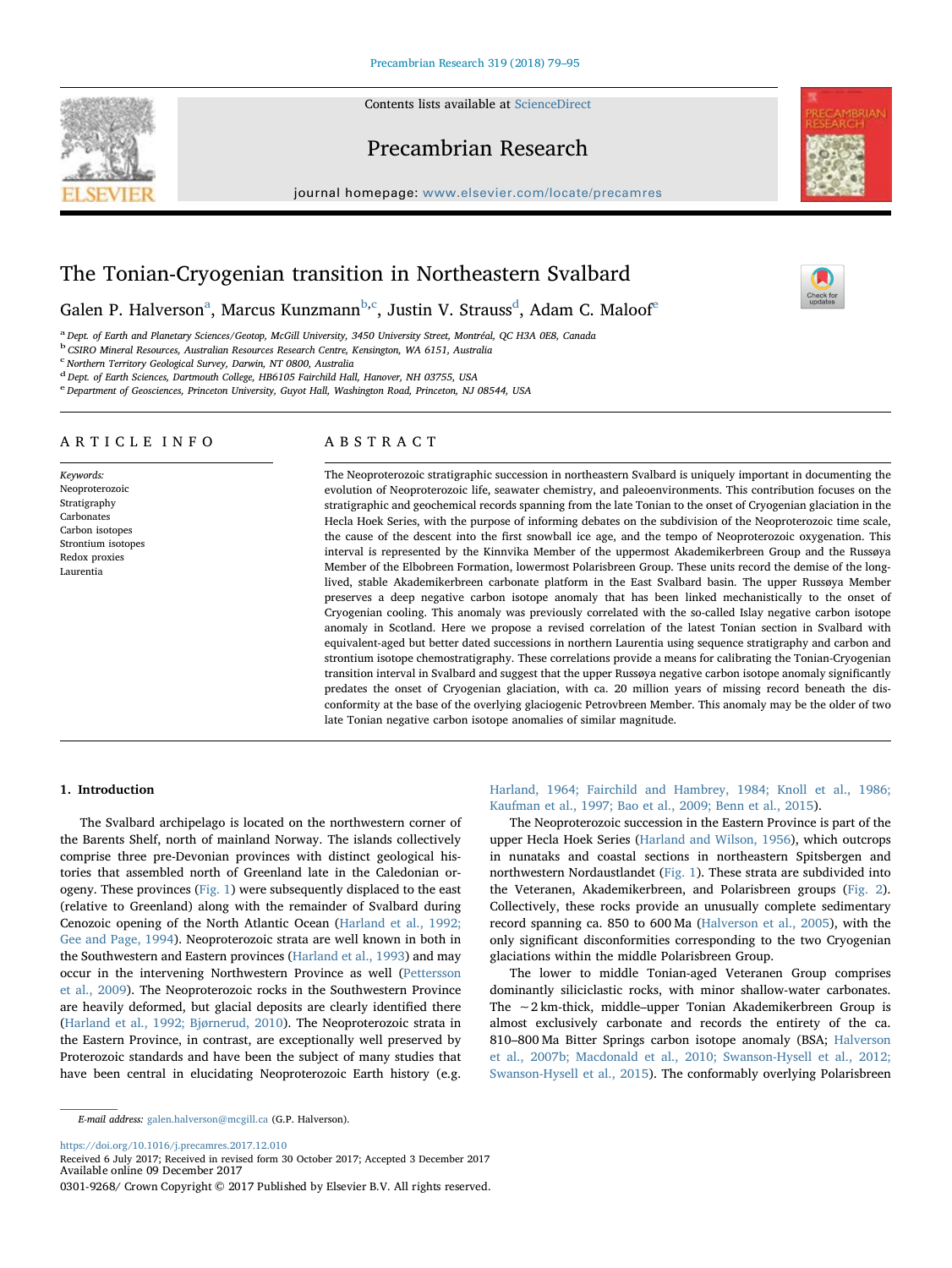<span id="page-1-0"></span>

Fig. 1. Geological map of northeastern Spitsbergen and northwestern Nordaustlandet (modified from [Halverson,](#page-15-9) [2011\)](#page-15-9) showing the distribution of the Hecla Hoek Series (Veterane through Oslobreen groups) in the Eastern Province of Svalbard. Location numbers on map are keyed to stratigraphic logs in subsequent figures: (1) Langruneset, (2) Bråvika, (3) Kinnvika, (4) Søre Russøya, (5) Sveanor, (6) Liljequistøgta, (7) Kalkberget, (8) Gimleodden, (9) Dracoisen, (10) Ditlovtoppen, (11) Doleritfjellet, (12) Klofjellet, (13) Macdonaldryggen (from [Harland et al., 1993](#page-15-1)), (14) Backlundtoppen. Inset map (modified from [Mazur et al.,](#page-15-10) [2009\)](#page-15-10) shows the three provinces comprising pre-Devonian Svalbard. The Eastern Province is juxtaposed with the Northwestern Province along the strike-slip Billefjorden Fault Zone (B). LYR = Longyearbyen.

Group comprises mixed siliciclastics and carbonates, but locally, the pre-Cryogenian interval of the Polarisbreen Group (Russøya Member) is dominantly composed of carbonates and preserves a deep negative  $\delta^{13}C$ anomaly that was previously correlated with the so-called Islay anomaly of Scotland (Hoff[man et al., 2012\)](#page-15-7). The basal Ediacaran Dracoisen cap dolostone occurs across the outcrop belt and serves as a useful chronostratigraphic marker [\(Harland et al., 1993; Halverson](#page-15-1) [et al., 2004](#page-15-1)) that can be confidently assigned an age of ca. 635 Ma (Hoff[mann et al., 2004; Condon et al., 2005; Calver et al., 2013\)](#page-15-8).

latest Tonian stratigraphy in northeastern Svalbard in the context of the current debates over the trigger mechanism for the onset of the first Cryogenian glaciation (e.g., [Cox et al., 2016; Macdonald and](#page-14-0) [Wordsworth, 2017](#page-14-0)) and the link between Neoproterozoic oxygenation and biospheric evolution, as well as to inform the deliberations over definition of the basal Cryogenian boundary (i.e., Global Stratotype Section and Point—GSSP; [Shields-Zhou et al., 2016](#page-16-0)). Specifically, we synthesize previously published and new stratigraphic, sedimentological, chemostratigraphic, redox and limited paleontological data and observations spanning the Akademikerbreen-Polarisbreen transition in

The purpose of this contribution is to provide an overview of the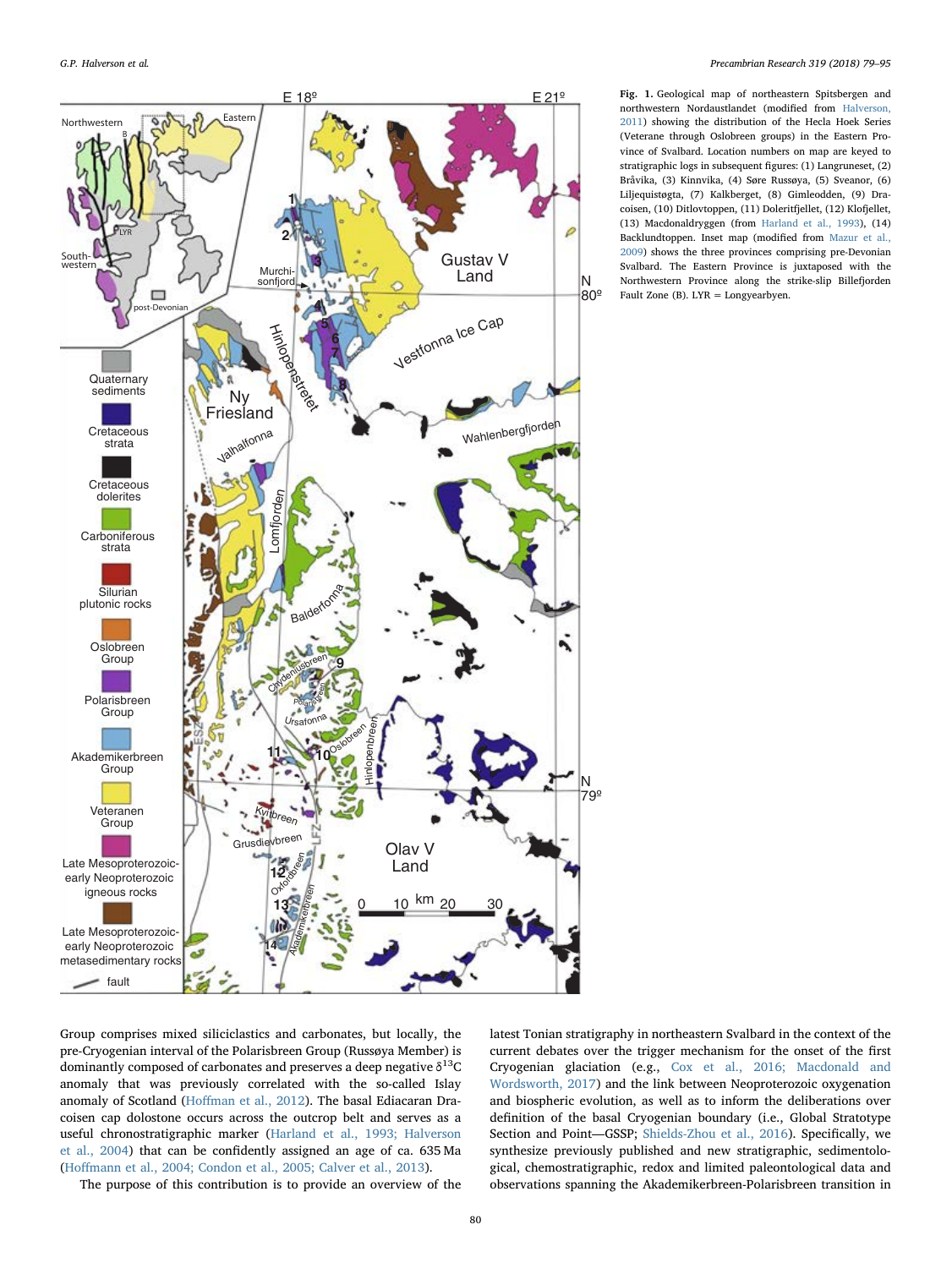<span id="page-2-0"></span>

Fig. 2. Stratigraphic nomenclature for the Tonian Akademikerbreen Group and Tonian–Ediacaran Polarisbreen Group used in this paper. Note that the "Kinnvika Member," introduced by [Halverson et al. \(2004\),](#page-15-16) is spelled differently here to conform to more recent spelling of the eponymous station in the Murchisonfjord region of Nordaustlandet. BSA = Bitter Springs Anomaly. Informal members of the Svanbergfjellet are as described in text and introduced by [Knoll and Swett \(1990\).](#page-15-17) Ediac. = Ediacaran. Pal. = Paleozoic.

Svalbard, with an emphasis on establishing the stratigraphic and temporal context of the Russøya negative carbon isotope anomaly. No direct ages have been obtained on the Neoproterozoic strata or their equivalents in East Greenland, but correlation of the Akademikerbreen-Polarisbreen transition strata with analogous sequences in northern Canada provides useful age constraints that can be used to calibrate the late Tonian record in Svalbard and assess its level of completeness leading into to the Cryogenian period.

# 2. Paleogeographic context

The similarity between the Neoproterozoic stratigraphic successions of the Eastern Terrane of Svalbard and East Greenland Caledonides (i.e., the Eleonore Bay Supergroup and Tillite Group) is cited as evidence that these two regions were contiguous parts of eastern Laurentia in the Neoproterozoic ([Harland and Gayer, 1972; Fairchild and Hambrey,](#page-15-11) 1995; Hoff[man et al., 2012\)](#page-15-11) ([Fig. 3\)](#page-3-0). Both regions were deformed and locally intruded by felsic igneous rocks during the Scandian phase of the Caledonian orogeny (ca. 440–410 Ma). Hence, most paleogeographic reconstructions directly juxtapose the Eastern Province and the East Greenland Caledonides along the eastern margin of Laurentia during the Neoproterozoic (e.g., [Harland and Gayer, 1972; Maloof](#page-15-11) [et al., 2006\)](#page-15-11). The Southwestern Province, in contrast, shows affinities with northern Greenland [\(Harland and Wright, 1979; Ohta et al., 1989;](#page-15-12) [Gee et al., 2004\)](#page-15-12) and/or Baltica ([Gasser and Andresen, 2013; Majka](#page-14-1) [et al., 2014\)](#page-14-1). The basement to the Old Red Sandstone in the Northwestern Province is less well understood, but latest Mesoproterozoic to earliest Neoproterozoic metasediments in the province ([Pettersson et al., 2009](#page-15-2)) indicate an affinity with the Grenville or Valhalla orogens (cf. [Cawood et al., 2010\)](#page-14-2).

It follows from the assumed conjugate relationship between the Eastern Province (hereafter referred to as East Svalbard) and East Greenland that the former traveled northward via sinistral strike-slip displacement to its pre-Cenozoic position north of Greenland during the Silurian-Devonian ([Harland and Wright, 1979; Gasser and Andresen,](#page-15-12) [2013\)](#page-15-12), perhaps as a consequence of escape tectonics ([Ohta et al., 1994](#page-15-13)). However, the affinity and paleogeography of East Svalbard [\(Fig. 3\)](#page-3-0) remains controversial ([Johansson et al., 2005](#page-15-14)), and it could have been located anywhere along the eastern margin of Greenland. Although the Neoproterozoic stratigraphic succession in East Svalbard is unequivocally similar to the succession in East Greenland, the two regions may have lay along depositional strike (i.e., on the same margin) rather than having been on opposing sides of a rift (cf. [Harland and Gayer, 1972](#page-15-11)). This possibility allows that East Svalbard may have been located much further north than the East Greenland Caledonides (in present coordinates). In either case, the stratigraphic successions and geometries in both basins appear to be consistent with a non-magmatic rifting phase (i.e., Veteranen Group in East Svalbard), followed by a thermal subsidence phase (Akademikerbreen Group) of the basin, with deposition occurring in tropical latitudes ([Maloof et al., 2006\)](#page-15-15). In the recent model that places East Svalbard in the foreland to the Valhalla accretionary origin on the margin of Rodinia ([Cawood et al., 2010; Cawood](#page-14-2) [et al., 2016](#page-14-2)), the basin represents a post-orogenic rift. However, given that the onset of Veteranen Group deposition must significantly predate ca. 810 Ma (the onset of the Bitter Springs anomaly), it is unlikely that the origin of the East Svalbard-East Greenland basin was directly related to latest Neoproterozoic opening of the Iapetus Ocean.

## 3. Neoproterozoic stratigraphy of NE Svalbard

The Neoproterozoic stratigraphic succession in northeastern Spitsbergen is subdivided into the Veteranen, Akademikerbreen, and Polarisbreen groups ([Fig. 2](#page-2-0)). Whereas a different nomenclature has historically been used for the equivalent strata in Nordaustlandet (e.g[,Flood et al., 1969\)](#page-14-3), correlation of the Akademikerbreen–Polarisbreen strata across Hinlopenstretet [\(Fig. 1](#page-1-0)) is unambiguous, and it has become the convention to use the better known stratigraphic nomenclature from Spitsbergen ([Fairchild and Hambrey, 1995; Halverson](#page-14-4) [et al., 2005](#page-14-4)). This convention is followed in this manuscript.

# 3.1. Veteranen Group

The Veteranen Group consists of a thick package of mixed sandstone, siltstone, shale and carbonate deposited predominantly or perhaps entirely within a marginal marine environment ([Wilson, 1958](#page-16-1)). The Veteranen Group has not been studied in detail and its base is typically either unexposed or a tectonic contact. The most complete section of the Veteranen Group is found on the south side of Faksevågen in northwestern Lomfjorden [\(Fig. 1](#page-1-0)). Here, the Veteranen Group is approximately 7.4 km thick, but it is base-truncated by a west-vergent Caledonian thrust ([Dallmann et al., 2013](#page-14-5)). In Nordaustlandet, the equivalent of the basal Veteranen Group (variably the Meyerbukta Formation or Galtedalen Group; [Sandelin et al., 2001\)](#page-16-2) is thought to unconformably overly volcanigenic and metasedimentary strata [\(Gee](#page-14-6) [and Tebenkov, 1996; Sandelin et al., 2001\)](#page-14-6), which are intruded by subvolcanic granites and andesites. However, this contact is not well exposed ([Sandelin et al., 2001\)](#page-16-2). In situ U-Pb zircon ages on the volcanics and intrusives yield a range of ages of ca. 960–930 Ma (summarized in [Johansson et al., 2005](#page-15-14)). Assuming that the contact between the Veteranen Group and the underlying basement is not tectonic here, these ages effectively provide the maximum age constraint on deposition of the Veteranen Group, and by extension, the origin of the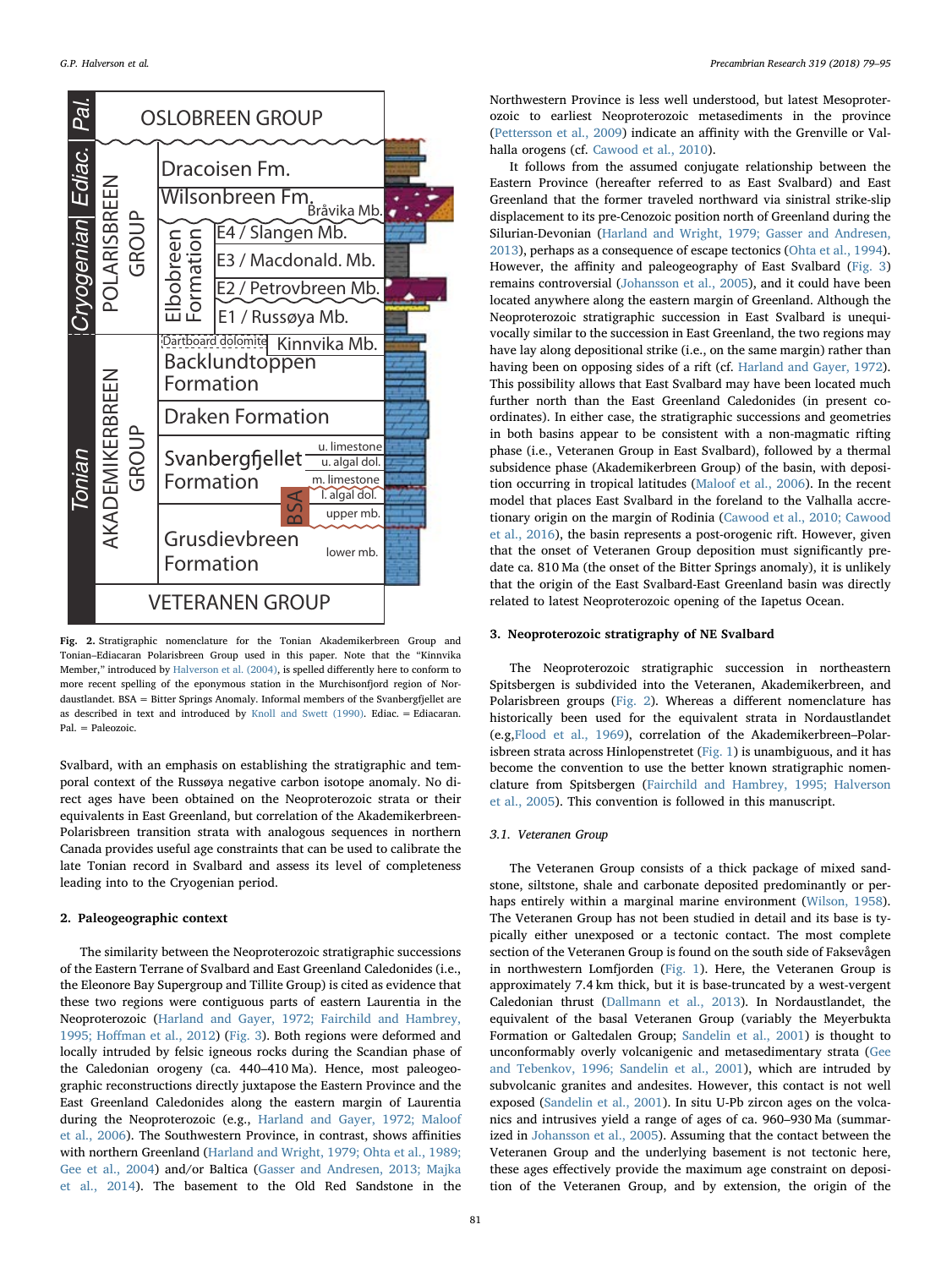<span id="page-3-0"></span>

Fig. 3. 720 Ma paleogeographic reconstruction showing the location of the Eastern Svalbard Province (ES) placed alongside eastern Greenland in a hypothetical Rodinia configuration, modified from [Cox et al. \(2016\)](#page-14-0) and [Li et al.](#page-15-18) [\(2013\).](#page-15-18) NS = North Slope subterrane; M = Mongolia;  $T = T$ arim block;  $R = Rio$  Plata craton;  $Aw = western$ Avalon; Ae = eastern Avalon.

sedimentary basin filled by the Veteranen through Polarisbreen groups and their equivalents in East Greenland (coined the East Greenland-East Svalbard, or EGES basin by Hoff[man et al., 2012\)](#page-15-7).

#### 3.2. Akademikerbreen Group

The Akademikerbreen Group (equivalent to the Hunnberg and Ryssø formations on Nordaustlandet) conformably overlies the Veteranen Group and is subdivided into (from base to top) the Grusdievbreen, Svanbergfjellet, Draken, and Backlundtoppen formations [\(Wilson, 1961; Knoll and Swett, 1990](#page-16-3)). Here we subdivide the units into six transgressive-regressive (T-R) sequences (T-R1 to T-R6) based on broad patterns of shoaling and deepening [\(Fig. 4\)](#page-4-0). The sequence boundaries correspond to maximum regressive surfaces (MRS), such that the regressive systems tract (RST) is a composite of the highstand systems tract (HST), and where present, falling stage systems tract (FSST) and lowstand systems tract (LST).

The Akademikerbreen Group is up to 1900 m thick and is almost entirely composed of carbonates with only minor shale, siltstone, and sandstone. The Akademikerbreen Group is punctuated by only two subaerial unconformities, neither of which resulted in the development of significant erosional relief ([Halverson et al., 2007b\)](#page-15-6). As discussed in more detail below, the Akademikerbreen Group is thought to span from ca. 820–750 Ma. As such, it records a long-lived, stable carbonate platform.

The contact between the Veteranen Group and the overlying Akademi-kerbreen Group is transitional, manifested in a gradual increase in carbonate content in what is otherwise dominantly siltstone and shale of the upper Oxfordbreen Formation. In the Murchisonfjord region of Nordaustlandet, this transition coincides with a shoaling upwards sequence, represented by mud-cracked, finely laminated dolomitic siltstone and microbialaminite facies. The base of the Akademikerbreen Group records the beginning of the subsequent transgressive systems tract (TST) and the establishment of a stormdominated carbonate ramp ([Halverson et al., 2007b\)](#page-15-6). This informally designated lower member of the Grusdievbreen Formation is ∼450 mthick and spans the first full T-R sequence (T-R1). The upper contact of

this member is a subaerial disconformity (the G1 surface of [Halverson](#page-15-5) [et al. \(2005\)](#page-15-5)) that corresponds to the onset of the Bitter Springs Anomaly (BSA) [\(Fig. 4\)](#page-4-0) in the Akademikerbreen Group. The ∼250 mthick upper Grusdievbreen Formation consists of red, white, and grey laminated to medium-bedded calcilutite to grainstone, with faint crossbedding in places, minor microbial laminations, and rare authigenic talc [\(Halverson et al., 2007b; Tosca et al., 2011\)](#page-15-6).

The contact with the overlying Svanbergfjellet Formation is poorly defined [\(Halverson et al., 2007b\)](#page-15-6) but broadly corresponds to a shift from dominantly limestone to dominantly dolostone with more evident bedding and better preserved textures than the upper member of the Grusdievbreen Formation. These facies become increasingly organized into shallow water carbonate cycles up section. In the Murchisonfjord region of Nordaustlandet, these cycles are typically capped by stromatolites, which include the Baicalia, Colonella, and Tungussia formgenera [\(Knoll and Swett, 1990; Halverson et al., 2007b](#page-15-17)), which are variably associate with black talc. In Ny Friesland, these cycles include minor stromatolites but are dominantly made up of microbialaminite, grainstone, and rudstone facies inferred to have been deposited in a back-reef to supratidal setting. Collectively, this interval is informally referred to as the lower dolomite member ([Knoll and Swett, 1990](#page-15-17)). The top of the member is a second subaerial unconformity (the S1 surface of [Halverson et](#page-15-5) al., 2005), marked by brecciation, silicification and ferruginization (with the iron appearing to be derived from overlying shales). This surface corresponds to the end of the BSA and the top of T-R2.

The lower part of the overlying lower limestone member is marked by variegated red, green, grey, and black shales. The TST is thin to absent in this higher order sequence (T-R3a), and the regressive systems tract (RST) is capped by a distinctive Minjaria-Conophyton biostrome that occurs along the entire length of the outcrop belt in northeastern Svalbard [\(Knoll and Swett, 1990; Halverson et al., 2007a\)](#page-15-17). The remainder of the member lies within T-R3b and consists of well bedded calcilutites and relatively organic-rich ribbon facies (i.e., irregular wavy laminated to thin-bedded lutite) limestones with abundant molar tooth structure and minor stromatolitic buildups. The overlying algal dolomite member comprises a series of shale to stromatolite cycles. The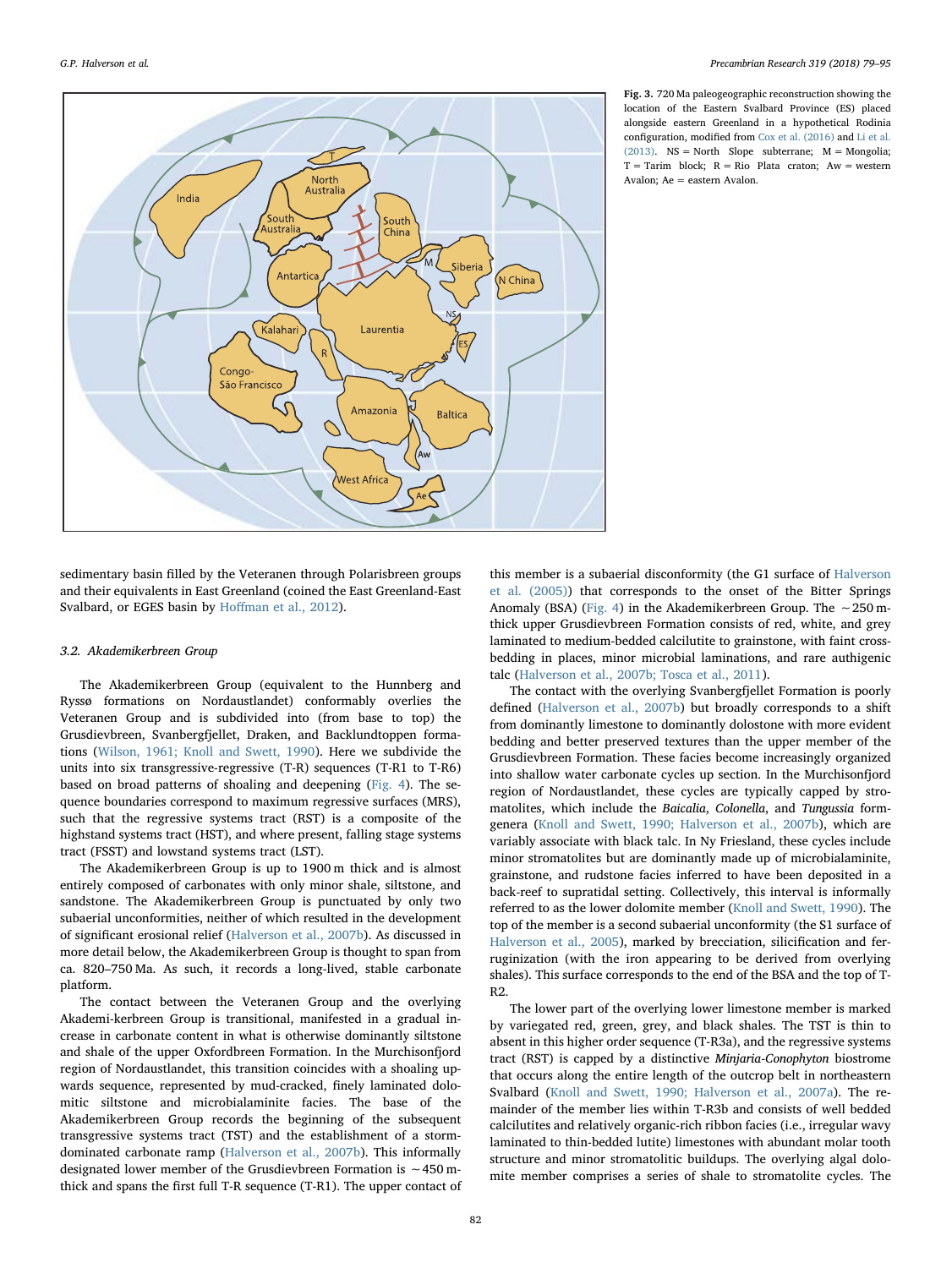<span id="page-4-0"></span>

Fig. 4. Composite stratigraphic profile through the Akademikerbreen and lower Polarisbreen groups (i.e., the carbonate-dominated Tonian interval in northeastern Svalbard). Carbon isotope profile is a locally weighted regression (LOESS) fit of available carbon isotope data (from [Halverson et al., 2005, 2007b](#page-15-5); [Cox et al., 2016\)](#page-14-0). Shaded inverted triangles show the Transgressive-Regressive (T-R) sequences discussed in the text. See [Fig. 5](#page-5-0) for legend and supplementary information for data.

stromatolites are diverse, ranging from irregular, cabbage-shaped mounds ([Knoll and Swett, 1990](#page-15-17)), to more coherent columnar and branching stromatolites forming biostromes that vary laterally in thickness. The intervening shales are commonly black and can be several meters thick, but the shales generally thin and are more commonly green and maroon in the southern part of the belt. The member forms the top of T-R3. Excellent examples of the compression macrofossils Tawuia and Chuaria occur in this unit (Butterfi[eld et al., 1994](#page-14-7)).

The upper limestone member makes up the uppermost Svanbergfjellet Formation and consists of laminated to fine, parallel to wavy bedded, muddy calcimicrite to lutite, commonly of the ribbon facies (i.e., irregular to wavy bedded, thickly laminated to finely bedded carbonate), with interbedded wackestones, fine rudstones, and rare quartz arenite. This unit varies from  $> 100$  m thick in southern exposures to absent or just a few meters thick in most Nordaustlandet sections. It defines the lower part of T-R4; the upper part of this sequence comprises the entire Draken Formation. The distinctively pale yellow to grey dolostone of the Draken Formation consists mainly of rudstone, grainstone (with common ooids), and microbialaminite, along with biohermal to biostromal stromatolites deposited in shallow subtidal to supratidal environments [\(Swett and Knoll, 1985; Fairchild](#page-16-4) [et al., 1993](#page-16-4)). Beds of fine-grained quartiz arenite occur near the base of the Draken Formation in most sections.

The transitional contact between the Draken Formation and overlying Backlundtoppen Formation is the TST of T-R5. The lithofacies in this interval include interbedded yellow dolomitic grainstone and microbialaminite and black calcimicrite and lutite with lenses of ooids, commonly > 5 mm in diameter, and minor, irregular stromatolitic bioherms [\(Wilson, 1961; Swett and Knoll, 1989\)](#page-16-3). In northeastern Spitsbergen, the remaining lower half of the Backluntdoppen Formation consists of variable proportions of similar facies and purely dolomitic grainstones and stromatolites. These heterogeneous facies give way in the middle Backlundtoppen Formation to a > 200 m-thick, monotonous interval of cliff-forming, dolomitic, club-shaped and branching columnar stromatolites, including Baicalia. This succession of stromatolites forms the regressive part of T-R5, the top of which marks an abrupt change to mixed siliciclastic and dolostone facies of the Kinnvika Member and thinner and better defined T-R sequences ([Halverson et al.,](#page-15-16) [2004\)](#page-15-16).

The Kinnvika Member typically begins with a thin (10–20 m), shoaling-upward parasequence (T-R6a) consisting variably of siltstone or ribbon facies that transitions upward into microbialaminite [\(Fig. 5](#page-5-0)). In most sections, this parasequence is succeeded by a thicker (40–120 m) parasequence (T-R6b), the lower part of which is dominated by shale and grey to red siltstone to fine sandstone. These siliciclastic facies give way abruptly upward to the 1–25 m-thick "Dartboard dolomite" (cf. [Wilson and Harland, 1964; Harland et al., 1993](#page-16-5)), which commonly is composed of lobate-cuspate laminations, in places oversteepened with up to 3 m of synoptic relief and concentric laminations in plan view, resembling Conophyton [\(Knoll et al., 1989](#page-15-19)). However, the Dartboard dolomite typically is heavily recrystallized and packed with isopachous cements, suggesting that the buckled laminations are more akin to typical supratidal tepee structures [\(Fig. 6](#page-6-0)a) than coniform stromatolites, although with some differences, as discussed further below.

In Nordaustlandet sections, the lower part of the Kinnvika Member contains scattered pinnacle reefs that grew vertically from the top of T-R6a and shed dolomite debris (coarse rudstone and floatstone) into this otherwise mainly siliciclastic interval [\(Halverson et al., 2004\)](#page-15-16). The Dartboard dolomite in these sections commonly (but not universally) lacks the coniform structures, and it is instead distinguished by parallel laminated to undulose bedded dolostone, in places interbedded with microbialites, intraclast breccias or peloids [\(Halverson et al., 2004](#page-15-16)). Like the Spitsbergen sections, void-filling cements are common and the undulose bedding is in places cuspate; distinct from Spitsbergen sections, recrystallization is not pervasive and the cuspate structures are neither brecciated nor otherwise disrupted ([Halverson et al., 2004](#page-15-16)). Subaqueous deposition is inferred, consistent with the nature of the contact of the overlying Russøya Member, as described below.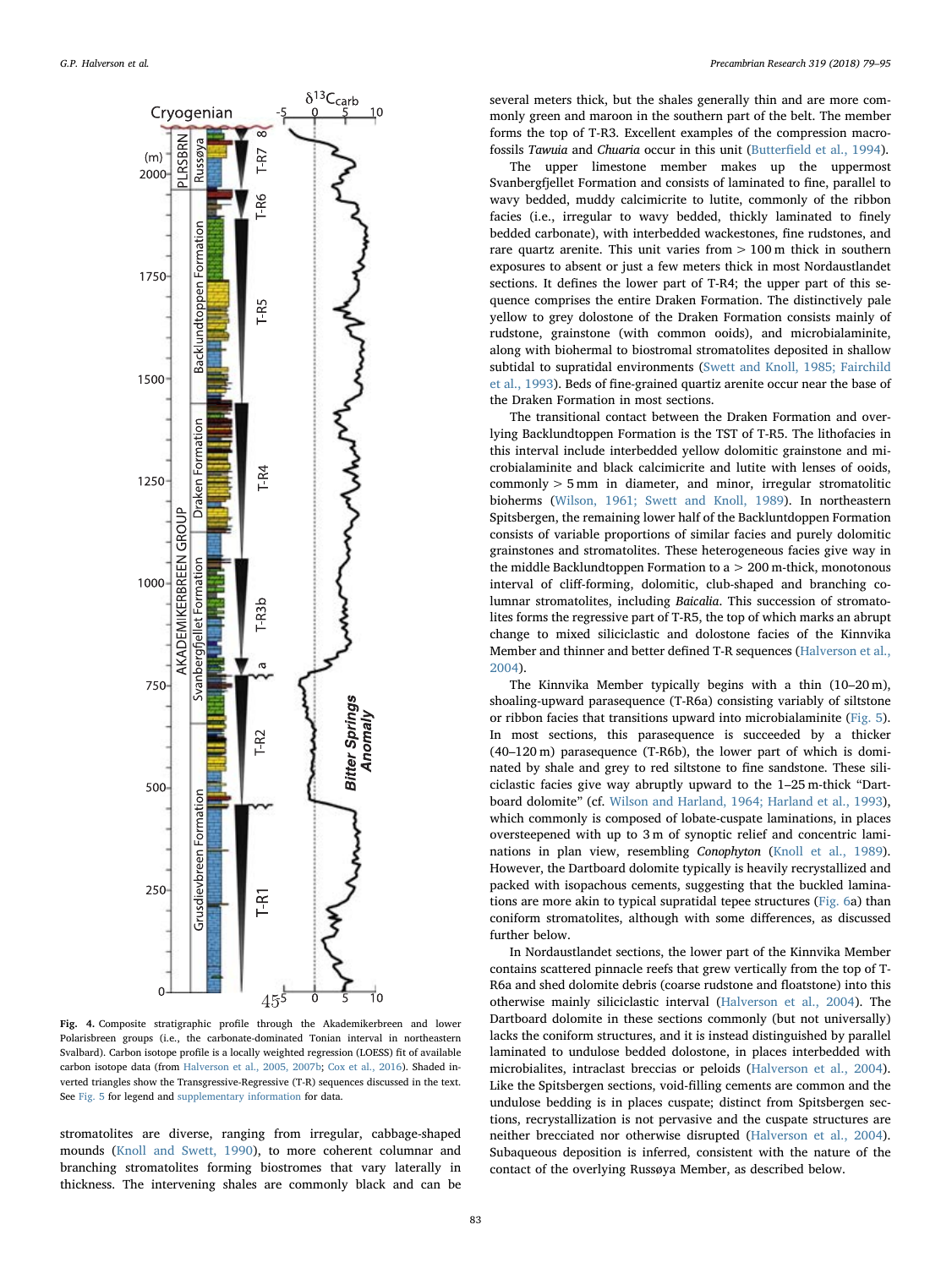<span id="page-5-0"></span>

Fig. 5. Stratigraphic logs and correlations spanning the Kinnvika and Russøya members of the upper Backlundtoppen Formation (Akademikerbreen Group) and lower Elbobreen Formation (Polarisbreen Group). The 0 m datum is the contact between the Petrovbreen Member below (or Russøya Member where the Petrovbreen Member is absent) and the Macdonaldryggen Member above, chosen to illustrate inferred erosional truncation on the sub-glacial boundary (thick red line). Thick orange line shows correlation of the base of the Russøya Member (which is variably an exposure surface and a gradational boundary; [Halverson et al., 2004\)](#page-15-16). Fine dashed lines show correlations, including inferred onlap of the lowermost parasequence of the Kinnvika Member against what appears to be a paleotopographic high at this time at the location of section G355 on the north side of Murchisonfjord. Thick red line shows the sub-Petrovbreen unconformity, and thick purple line marks the contact between the Petrovbreen and Macdonaldryggen members. Sections G358, G355, G332, P5014, G137, G22, G111, G217, and G4 were previously published in [Halverson et al. \(2004\),](#page-15-16) although section G4 here is modified based on more recent observations. Section Har93, logged by M. Hambrey and T.H. Jefferson, is reproduced from [Harland et al. \(1993\)](#page-15-1). All other sections were previously unpublished. (For interpretation of the references to colour in this figure caption, the reader is referred to the web version of this article.)

### 3.3. Akademikerbreen-Polarisbreen contact

The top of the Kinnvika Member (i.e., Dartboard dolomite) marks the contact between the Akademikerbreen and Polarisbreen groups as currently defined [\(Wilson and Harland, 1964\)](#page-16-5) ([Fig. 5\)](#page-5-0). In most Spitsbergen sections, the upper Dartboard dolomite is a heavily silicified solution breccia, with curved and tabular clasts lined by fringing cements and a muddy, silicified matrix that penetrates as much as 3 m downward from the contact. This breccia implies subaerial exposure, but no evidence for erosional truncation or deep karstification has been documented ([Halverson et al., 2004\)](#page-15-16).

In Nordaustlandet sections, this contact is commonly transitional rather than a sharp, brecciated surface. In these sections, the typically tan to yellow dolostone of the Dartboard dolomite grades into pink and tan, laminated dololutite and then into a finely laminated dolomitic marl and green shale, which marks the top of the transgressive systems tract of the overlying T-R sequence. In Spitsbergen sections, the lowermost Polarisbreen Group (the Russøya Member of the Elbobreen Formation) is poorly exposed.

## 3.4. The Polarisbreen Group

The Polarisbreen Group is subdivided into three formations (from bottom to top): the Elbobreen, Wilsonbreen, and Dracoisen formations ([Hambrey, 1982\)](#page-15-20). The Elbobreen Formation is in turn subdivided into four members, variably referred to (from bottom to top) as the Russøya, Petrovbreen, Macdonaldryggen, and Slangen members, or E1–4 ([Fig. 2\)](#page-2-0). The Petrovbreen Member and the Wilsonbreen Formation are distinct Cryogenian glacigenic units. Whereas [Halverson et al. \(2004\)](#page-15-16) had proposed that the two units may have been deposited during a single glacial episode, the two units are now instead correlated confidently with the Sturtian and Marinoan glaciations, respectively (Hoff[man et al., 2012\)](#page-15-7).

The Russøya Member, discussed in more detail below, is a mixed siliciclastic-carbonate interval that spans T-R sequences 7 and 8. It varies in thickness from  $< 80$  m to  $> 150$  m and shows strong facies variations between the northern and southern parts of the outcrop belt, the former being more carbonate-rich and the latter more shaley. The upper Russøya Member preserves a large negative carbon isotope anomaly in carbonates ( $\delta^{13}C_{\rm carb}$ ) that is variably truncated in many sections by an erosional unconformity at the base of the overlying Petrovbreen Member marking the base of the early Cryogenian (Sturtian) glaciation in Svalbard.

The Petrovbreen Member varies from 0–52 m thick, but it is typically < 10 m thick and little more than a thin veneer in most Nordaustlandet sections ([Hambrey, 1982; Harland et al., 1993;](#page-15-20) [Halverson et al., 2004\)](#page-15-20). Where present, it stands out as a yellow- to orange-weathering, poorly to massively stratified glaciomarine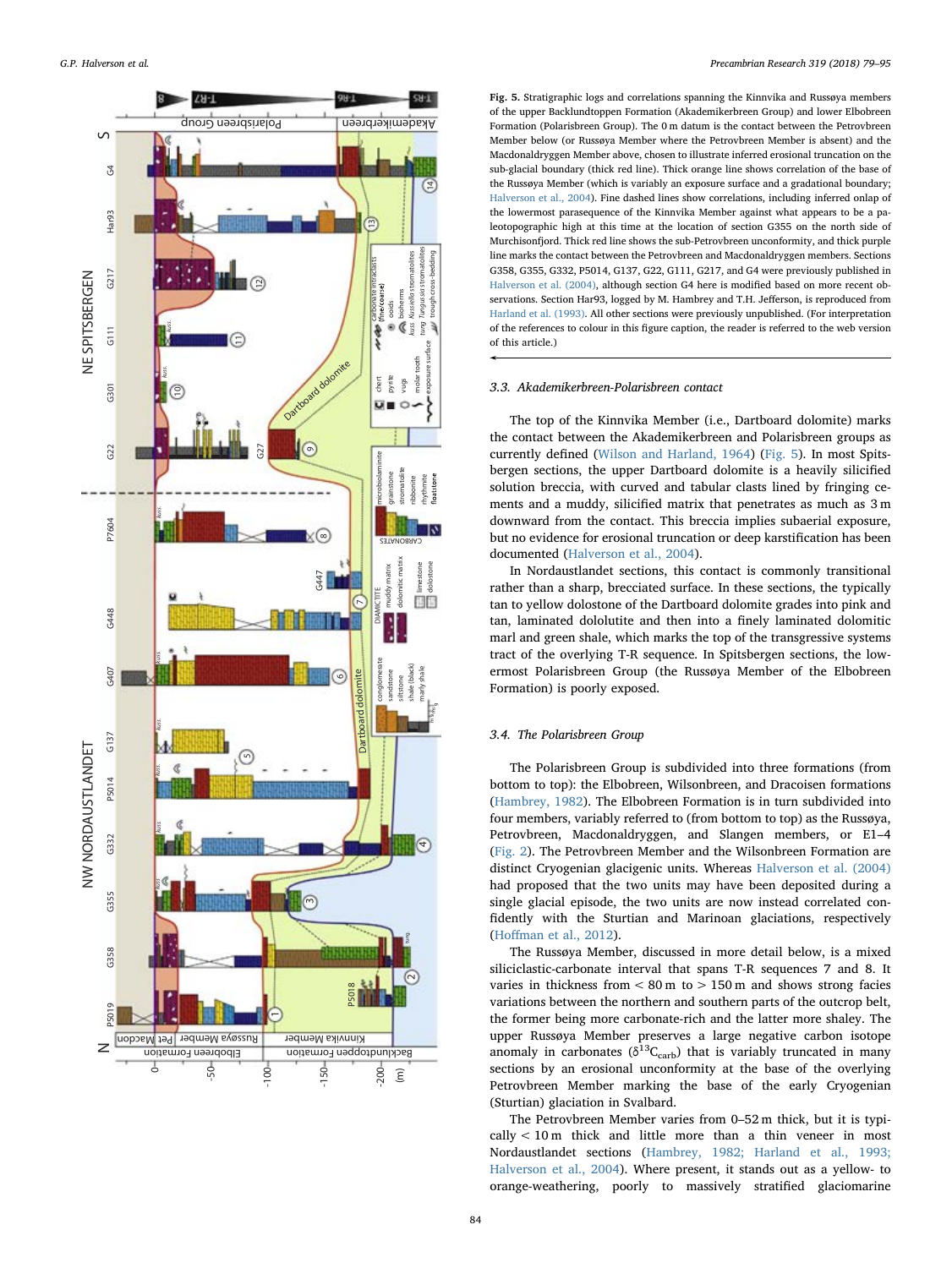<span id="page-6-0"></span>

Fig. 6. Distinctive lithofacies in the upper Kinnvika and Russøya members. (A) Characterstically buckled and brecciated laminae and thin beds in the upper Dartboard dolomite in a typical section of the upper Kinnvika Member in northeastern Spitsbergen. (B) The transition between the upper Dartboard dolomite (to the right) and the lower Russøya Member to the left in a section where this contact is transitional rather than abrupt. Dashed line in green mudstone marks the maximum flooding surface of T-R7. (C) Typical laminated to thin-bedded, mixed black limestone and tan dolostone ribbon facies of the lower Russøya Member. (D) Intense molar tooth structure in the middle Russøya Member is one of the last extensive occurrence of this enigmatic sedimentary structure in the geological record (note hammer for scale near centre of photo). (E) Stromatolitic bioherms at the top of parasequence T-R8b in the upper Russøya Member, overlain by dark grey shale. Note the dolomitic concretion above the hammer head. (F) A biostrome of Kussiella stromatolites is the uppermost facies present in the Russøya Member, but it is commonly missing in Spitsbergen sections, where it is presumed to be truncated below the basal Petrovbreen Member glacial surface. White arrows show stratigraphic up in all photos. Hammer for scale is 33 cm long. Norwegian coin for scale in (C) is 19 mm in diameter.

diamictite and wackestone, with locally interbedded shales. Its clast composition is limited, comprising mainly sub-angular to angular black chert and dolomite derived from the underlying Russøya Member ([Hambrey, 1982; Fairchild and Hambrey, 1984; Harland et al., 1993](#page-15-20)). The Petrovbreen Member is rarely overlain by a thin interval of very finely laminated, dark shaley limestone with variable, and in places highly depleted  $\delta^{13}C_{\text{carb}}$  values [\(Halverson et al., 2004\)](#page-15-16) suggesting a local authigenic origin that locally overprints the otherwise typical post-Sturtian values found in some sections ([Fairchild et al., 2016a\)](#page-14-8). In most sections the Petrovbreen Member is directly overlain by variably dolomitic shales and siltstone of the Macdonaldryggen Member. The Macdonaldryggen Member rarely is exposed in its entirety, but where it is, it is up to 215 m thick. It is distinguished by visible but subtle mscale cyclicity [\(Fairchild et al., 2016a\)](#page-14-8) and a lack of evidence for traction structures, implying deposition below storm wave base. It also shows evidence of syn-sedimentary slumping and folding and includes thin, pyritized laminae interpreted as the remnants of microbial mats ([Fairchild et al., 2016a\)](#page-14-8).

The upper Macdonaldryggen Member consists of limestone in some sections, recording the beginning of the shoaling-upward transition into the overlying Slangen Member, which consists of cross-bedded oolitic grainstones with interbedded fenestral microbialaminites and rare anhydrite ([Fairchild and Hambrey, 1984; Halverson et al., 2004\)](#page-14-9). Along with the underlying limestones of the upper Macdonaldryggen, the Slangen Member has exclusively positive  $\delta^{13}C_{\text{carb}}$  signatures. In places, the contact with the overlying, glaciogenic Wilsonbreen Formation, is sharp, silicified, and brecciated. In more northerly sections, it is transitional through mud-cracked, dolomitic siltstone and up into sandstone of the Bråvika Member, which is made up of mostly pure quartz arenite with dolomitic rip-up clasts towards the base. The Bråvika Member is absent in all but the northernmost Spitsbergen sections but is

everywhere present in Nordaustlandet, where it is transitional into the Wilsonbreen Formation and thickens to over 250 m in northernmost sections [\(Halverson et al., 2004](#page-15-16)).

The late Cryogenian (Marinoan) Wilsonbreen Formation reciprocates the thickness of the Bråvika Member and comprises a montage of terrestrial glacial and periglacial facies, recently described in detail by [Fleming et al. \(2016\)](#page-14-10) and [Fairchild et al. \(2016b\)](#page-14-11). The most distinct of these facies are carbonates, which include sulfate-rich limestones that preserve extremely negative triple oxygen isotope  $({\Delta}^{17}O)$  anomalies ([Bao et al., 2009](#page-14-12)). The Wilsonbreen Formation is overlain sharply by the Dracoisen Formation, the lowermost member of which is a typical basal Ediacaran cap dolostone, with distinctive megaripples, peloids, and  $\delta^{13}C_{\rm carb}$  values of  $-2$  to  $-4\%$  [\(Halverson](#page-15-16) [et al., 2004](#page-15-16)). The cap dolostone is followed by calcareous red shales, then black-shales, and finally a thick succession of dominantly siltstone and fine sandstone with minor dolomite and anhydrite that records a transition to a restricted to non-marine environment [\(Fairchild and](#page-14-9) [Hambrey, 1984\)](#page-14-9). The upper contact of the Dracoisen is a major disconformity ([Knoll and Swett, 1987](#page-15-21)), above which lie sandstones of the Lower Cambrian Tokammane Formation.

# 3.5. Age constraints

The Neoproterozoic strata in NE Svalbard have yet to be radiometrically dated; only a maximum age of ca. 940 Ma based on the age of rocks underlying the Veteranen Group in Nordaustlandet and detrital zircons ([Johansson et al., 2000; Johansson et al., 2005; Aitken et al.,](#page-15-22) [2017\)](#page-15-22) can be directly applied to the succession. However, through correlation of the Cryogenian glacial deposits and the BSA with better dated counterparts on other continents, reliable ages can be imported and applied directly to the succession. A Re-Os age of 810  $\pm$  5 m.y. on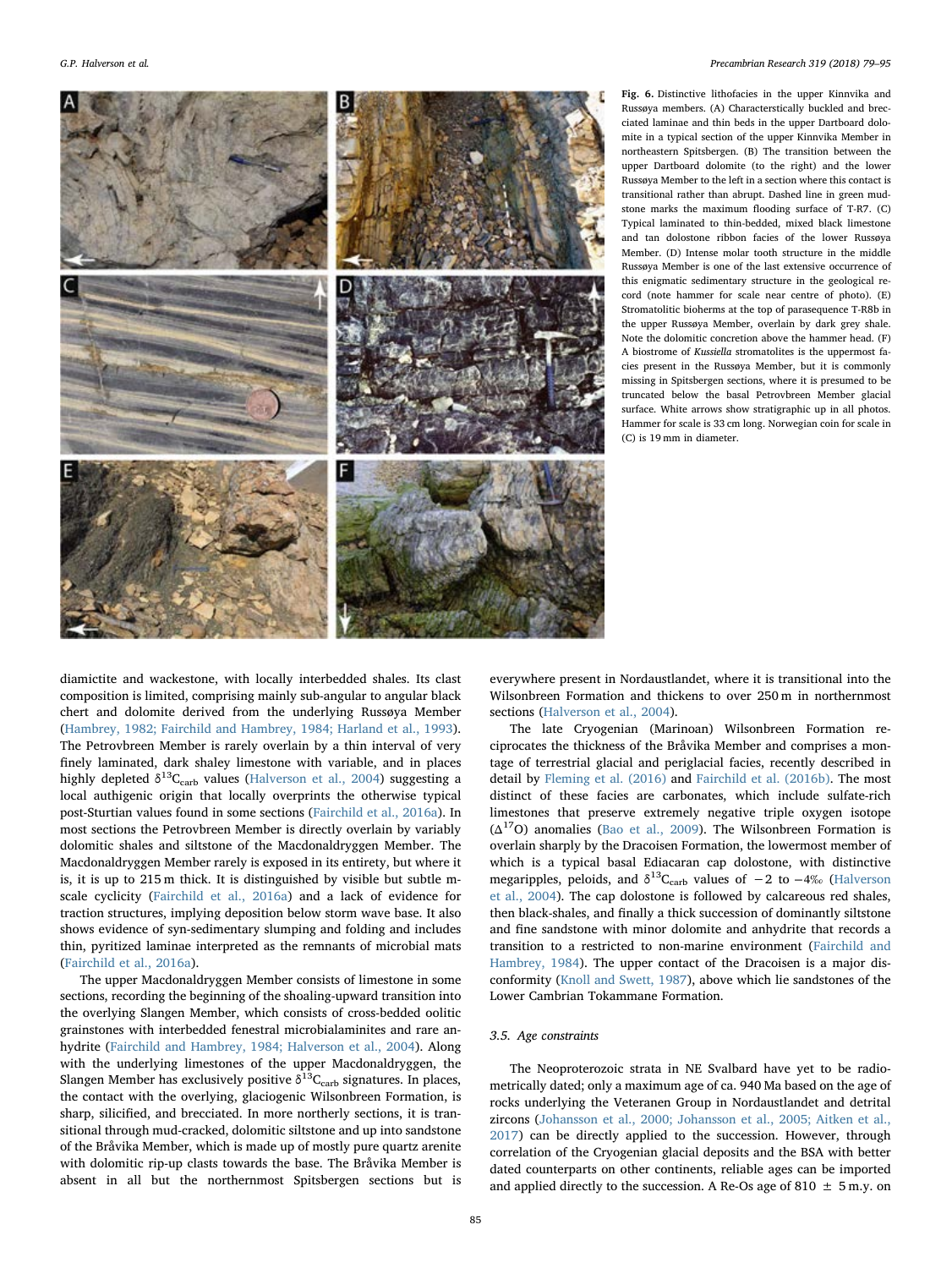organic-rich marl beneath the onset of the BSA in the Tatonduk inlier on the Yukon-Alaska border [\(Cohen et al., 2017](#page-14-13)) corroborates a U-Pb zircon chemical abrasion (CA) thermal ionization mass spectrometry (TIMS) age of 811.51 ± 0.25 Ma on a tuff located ∼100 m beneath the onset of the BSA in the nearby Coal Creek inlier (central Ogilvie Mountains) of Yukon ([Macdonald et al., 2010\)](#page-15-23). Similarly, U-Pb zircon CA-TIMS ages of 815.29  $\pm$  0.32 and 788.72  $\pm$  0.24 Ma on tuffs below and above the end of the inferred BSA in the Tambien Group of Ethiopa ([Swanson-Hysell et al., 2015](#page-16-6)) are consistent with dates from northwestern Canada. [Swanson-Hysell et al. \(2015\)](#page-16-6) inferred that the BSA lasted between 7.3 and 16.9 m.y.

The age of the onset of the Sturtian glaciation in the Coal Creek inlier of Yukon (Canada) is tightly constrained to ca. 716.5 Ma by a series of precisely dated rhyolite flows and tuffs below and above the basal glacial surface [\(Macdonald et al., 2010, this volume](#page-15-23)). The contact between the Wilsonbreen and Dracoisen formations corresponds to the Cryogenian-Ediacaran boundary and is inferred to be ca. 635 Ma (Hoff[mann et al., 2004; Condon et al., 2005; Calver et al., 2013](#page-15-8)). The top of the Dracoisen Formation is inferred to be > 580 Ma due to lack of evidence for Ediacaran fossils, the Shuram negative  $\delta^{13}$ C anomaly, and Gaskiers glaciation ([Halverson et al., 2004](#page-15-16)). Additional ages based on newly proposed correlations with northern Canada are discussed later in the text.

## 4. New data and data synthesis

In this paper we combine previously published and new stratigraphic and isotopic (carbonate and organic carbon and strontium) data from the upper Akademikerbreen and lower Polarisbreen groups to generate a stratigraphic and chemostratigraphic synthesis of the Tonian-Cryogenian transition in Svalbard. The complete data are then used to generate smoothed isotope profiles through this interval for better comparison with other successions and for use in compilations. The new and previously published data are included in Supplementary Table 1, and the smoothed data are presented in Supplementary Table 2.

#### 4.1. Carbon and oxygen isotope ratios

Carbon ( $\delta^{13}C_{\text{carb}}$ ) and oxygen ( $\delta^{18}O_{\text{carb}}$ ) isotope ratios were analyzed in dual inlet mode on a Nu Perspective isotope ratio mass spectrometer connected to a NuCarb carbonate preparation system in the McGill University Stable Isotope Laboratory (Montréal, Canada). Approximately 80 μg of sample powder were weighed into glass vials and reacted individually with  $H_3PO_4$  after heating to 90 °C for 1 h. The released  $CO<sub>2</sub>$  was collected cryogenically and isotope ratios were measured against an in-house reference gas in dual inlet mode. Samples were calibrated to VPDB (Vienna Pee Dee Belemnite) using in-house standards. Errors for both  $\delta^{13}C_{\rm carb}$  and  $\delta^{18}O_{\rm carb}$  were better than 0.05‰ (1σ) based on repeat analysis of standards.

All new carbon and oxygen isotope data (sections G447, G448, G523, GR16) are included in Supplementary Table 1, which also includes previously published  $\delta^{13}C_{\rm carb}$  and  $\delta^{18}O_{\rm carb}$  data [\(Halverson et al.,](#page-15-16) 2004; Hoff[man et al., 2012](#page-15-16)), organic carbon isotope ratios ( $\delta^{13}C_{org}$ ; [Halverson, 2011; Ho](#page-15-9)ffman et al., 2012), and strontium isotope data ([Halverson et al., 2007a; Cox et al., 2016](#page-15-24)) from these sections.

## 4.2. Smoothed  $\delta^{13}$ C compilations

The stratigraphic heights corresponding to all available data from the Kinnvika and Russøya members were normalized to a single, composite stratigraphic column following correlations discussed below. A local regression smoothing technique (LOESS) was applied to both the  $\delta^{13}C_{\text{carb}}$  and  $\delta^{13}C_{\text{org}}$  data sets (Supplemental Table 2) to generate single curves with evenly spaced data points. The same technique was applied to the composite Svalbard Tonian section presented in [Fig. 4](#page-4-0)

based on a compilation of previously published data.

#### 5. Discussion

#### 5.1. The late Tonian stratigraphic record in Svalbard

The contact between the Akademikerbreen and Polarisbreen groups broadly corresponds to a reorganization of the East Svalbard basin and a switch from dominantly carbonate to mixed carbonate-siliciclastic sedimentation. More specifically, the influx of siliciclastic sediments in the lower Kinnvika Member marks the end of a long-lived, highly stable carbonate platform. Although the top of the Backlundtoppen Formation below the Kinnvika Member (i.e., the contact between T-R5 and T-R6) is in places slightly brecciated, there is no evidence for subaerial exposure at this surface.

The Kinnvika Member typically begins with a thin  $(< 8 \text{ m})$  shoaling upward parasequence (T-R6a) comprising dolomitic shale or dololutite capped by orange microbialaminite. This parasequence is succeeded by an abrupt transgression, which in most parts of the outcrop belt is accompanied by a shift to green, red, and maroon shale and siltstone with minor mature, fine-grained quartz arenite beds. However, in sections near Bråvika (G358) and Gimleodden on Nordaustlandet [\(Fig. 1\)](#page-1-0), this interval instead consists variably of stromatolite, stromatolitic breccia, and stromatolitic floatstone recording the growth of pinnacle reefs during this flooding event [\(Halverson et al., 2004](#page-15-16)). These pinnacle reefs attain a maximum measured thickness of 48 m and evidently provided a local source of carbonate sediments that include scattered intraclasts found within the bounding siliciclastic sediments. These reefs are found in the thickest Kinnvika sections.

No stromatolites are found in the correlative interval in Spitsbergen sections, but at Backlundtoppen (G4), a minor shoaling upward sequence (T-R6b) is capped by a thin bed of dolomitic grainstone. Here, this parasequence is followed by a third parasequence (T-R6c), which is capped by 14.3 m of the Dartboard dolomite, with the characteristic oversteepened and heavily cemented coniform microbialites. In Nordaustlandet, these two distinct parasequences in the middle and upper Kinnvika are not observed, and in one section (G355), the entire Kinnvika Member is a single parasequence that is only 30 m thick. This contrasts with section G358 some 10 km to the north where the Kinnvika Member has three distinct parasequences and is 125 m thick. The combination of the abrupt changes in thickness, influx of siliciclastic sediments, and rapid increase in local base level strongly suggests block rotation due to active extension early in Kinnvika Member times. The differential subsidence and local uplift partially segmented the basin, and rapid subsidence on down-dropped blocks resulted in flooding and growth of pinnacle reefs in T-R6b.

Although localized growth of pinnacle reefs helped to smooth the bathymetric relief on the seafloor following differential subsidence and uplift, significant relief persisted through deposition of the Dartboard dolomite. This relief is manifested in widely varying facies within the Dartboard dolomite, from the heavily cemented and warped microbialites common in most sections to persistently subaqueous stromatolites and ribbon facies in other locations (e.g. G447-448). The classic, heavily cemented Dartboard dolomite facies is interpreted to record subaerial exposure and intense evaporative pumping. The distinct aspect of this facies as compared to typical sabkha-type microbialaminite with tepee structures (e.g., [Kendall and Warren, 1987](#page-15-25)) may be the result of regular (tidal or seasonal?) fluctuations between vadose and phreatic conditions and proximity to seawater. These hydrological conditions were presumably the consequence of the irregular bathymetry inherited from the local block rotation and subsidence during deposition of the lower Kinnvika Member.

In sections where the Dartboard dolomite is brecciated and heavily cemented, the contact with the overlying basal Russøya Member is sharp and disconformable and the transgressive systems tract (TST) of overlying T-R7 is thin or entirely absent. However, in sections not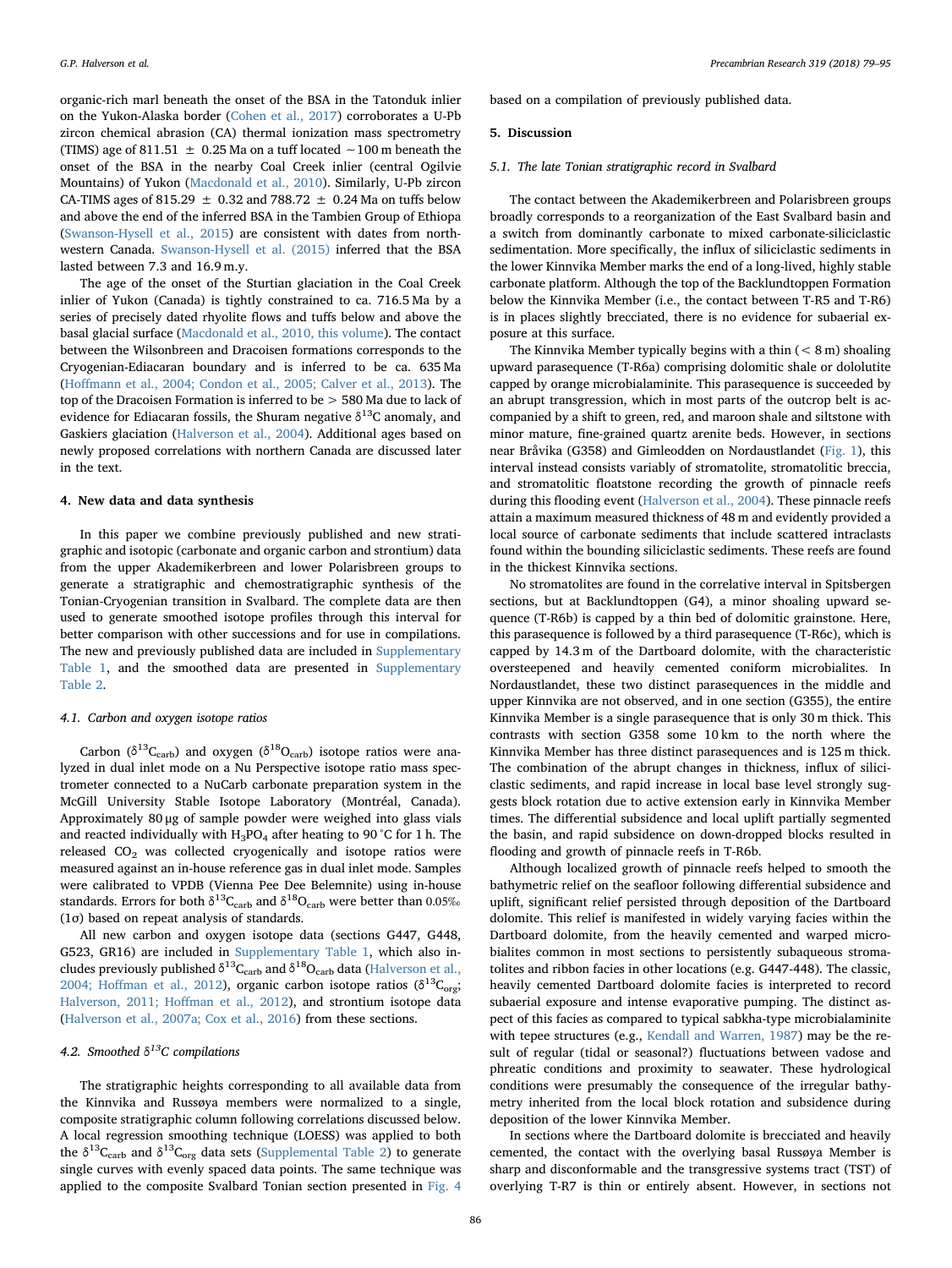characterized by the intense cementation, the contact is transitional and the TST is preserved, with dolomitic microbialites and dololutites passing upward into increasingly thinner bedded to laminated pink and tan dolostone, up to a distinct maximum flooding surface (MFS) marked by green dolomitic mudstone [\(Fig. 6](#page-6-0)b). The overlying regressive systems tract (RST) of T-R7 marks the base of the Russøya Member and typically consists of a combination of interbedded black limestone, silty dolostone, and shale with rare interbedded floatstone [\(Fig. 6c](#page-6-0)).

The Russøya Member can be subdivided into two T-R sequences (T-R7 and T-R8), each with constituent parasequences identified as higher order shoaling upward sequences. In northern sections, T-R7 is predominantly carbonate and is a well-defined shoaling upward sequence that typically begins with black shales and limestone rhythmites that grade upward into a thick interval of limestone ribbons with abundant black molar tooth structures ([Fig. 6c](#page-6-0)), followed by limestone and dolomite grainstones with ooids, and finally microbialaminites that mark the sequence top. In contrast, although the lower Russøya Member in G4 consists of ∼50 m of grey limestone rhythmites, southern sections are dominantly siliciclastic. Here, T-R7 is subdivided into two parasequences, the lower of which is variably capped by a siltstone and the upper of which comprises a shale capped by 4.5 m of red, trough crossbedded quartz arenite. This arenite was likely deposited during a falling stage systems tract (FSST), implying that top of T-R7 represents a subaerial unconformity, which is consistent with brecciation and top truncation of a thin stromatolite unit that caps the parasequence in section G22 and the occurrence of microbialaminites at the top of the parasequence in Nordaustlandet sections [\(Fig. 7](#page-8-0)). The combination of a transition from platformal facies carbonates in the north part of the belt to dominantly shales with interbedded ferruginous dolostone beds in the south and the preservation of an FSST in the south suggests a northto-south deepening, distally steepened carbonate platform at this time.

The upper Russøya Member above the basal T-R7 sequence is subdivided into three distinct parasequences (T-R8a-c) that can be correlated across the outcrop belt ([Fig. 7\)](#page-8-0). These parasequences are commonly mixed siliciclastic-carbonate, with basal shale overlain by carbonate. In section G4, T-R8a is capped by 2.5 m of red quartz arenite. Stromatolites occur variably in all three parasequences, but most commonly in the upper two. T-R8b includes grey columnar stromatolites, capped by distinct, m-scale bioherms [\(Fig. 6e](#page-6-0)), whereas TR-8c is distinguished by the occurrence of a biostrome of the columnar stromatolite Kussiella, which is up to 8.4 m thick and displays a distinctive corkscrew habit ([Fig. 6f](#page-6-0)). In fact, the Kussiella biostrome is a useful marker bed and its presence or absence can be used to gauge the extent of erosional relief on the contact between the upper Russøya Member and the overlying Petrovbreen Member. Where the Kussiella biostrome is altogether absent, the Petrovbreen Member is thicker. In contrast, where the biostrome is present, the Petrovbreen Member is thin to absent (as in most Nordaustlandet sections). As described by [Halverson](#page-15-16) [et al. \(2004\),](#page-15-16) this relationship is part of a more general reciprocal pattern between the extent of erosion on the basal Petrovbreen disconformity and the thickness of the Petrovbreen Member, which is further elucidated by carbon isotope stratigraphy [\(Fig. 7\)](#page-8-0) as discussed below.

## 5.2. Isotope chemostratigraphy

The Backlundtoppen Formation has among the highest  $\delta^{13}C_{\text{carb}}$  values of the entire Neoproterozoic succession in Svalbard, exceeding 8‰ in the upper stromatolitic interval. However, this trend is interrupted by a downturn that corresponds precisely to the demise of the stable carbonate platform [\(Fig. 4](#page-4-0)).  $\delta^{13}C_{\rm carb}$  values begin to decline across the Backlundtoppen-Kinnvika contact, recover in stromatolites within the pinnacle reefs to values >6‰, and then decline again to values between 2–4‰ in the Dartboard dolomite.

The lower Russøya Member shows a distinct trend of increasing δ<sup>13</sup>C<sub>carb</sub>, from values as low as ~ 0.5‰ to values >7‰ [\(Figs. 7, 10](#page-8-0)). This

<span id="page-8-0"></span>

carbon isotope data for the subset of sections shown in [Fig. 5](#page-5-0) with available data. Thick unbroken lines are T-R sequence boundaries. Dashed lines are correlations of parasequence boundaries. Data from section G447-G448 is previously unpublished. A second set of data from the lower Russøya Member at Backlundtoppen is not plotted here, but is included in Supplementary Table 1. Note the preservation of a thin falling stage systems tract (FSST) in the uppermost T-R7 in section G4, which implies that the contact between T-R7 and T-R8 in more proximal sections is a subaerial exposure surface. Previously published data in other sections are from [Halverson et al. \(2004\)](#page-15-16) and Hoff[man et al.](#page-15-7) [\(2012\).](#page-15-7) See [Fig. 5](#page-5-0) for legend.

high in  $\delta^{13}C_{\text{carb}}$  in the upper part of T-R7 is followed by a downturn to values near 0‰, then a recovery to mildly positive values. The beginning of the downturn towards the highly negative  $\delta^{13}C_{\rm carb}$  values of the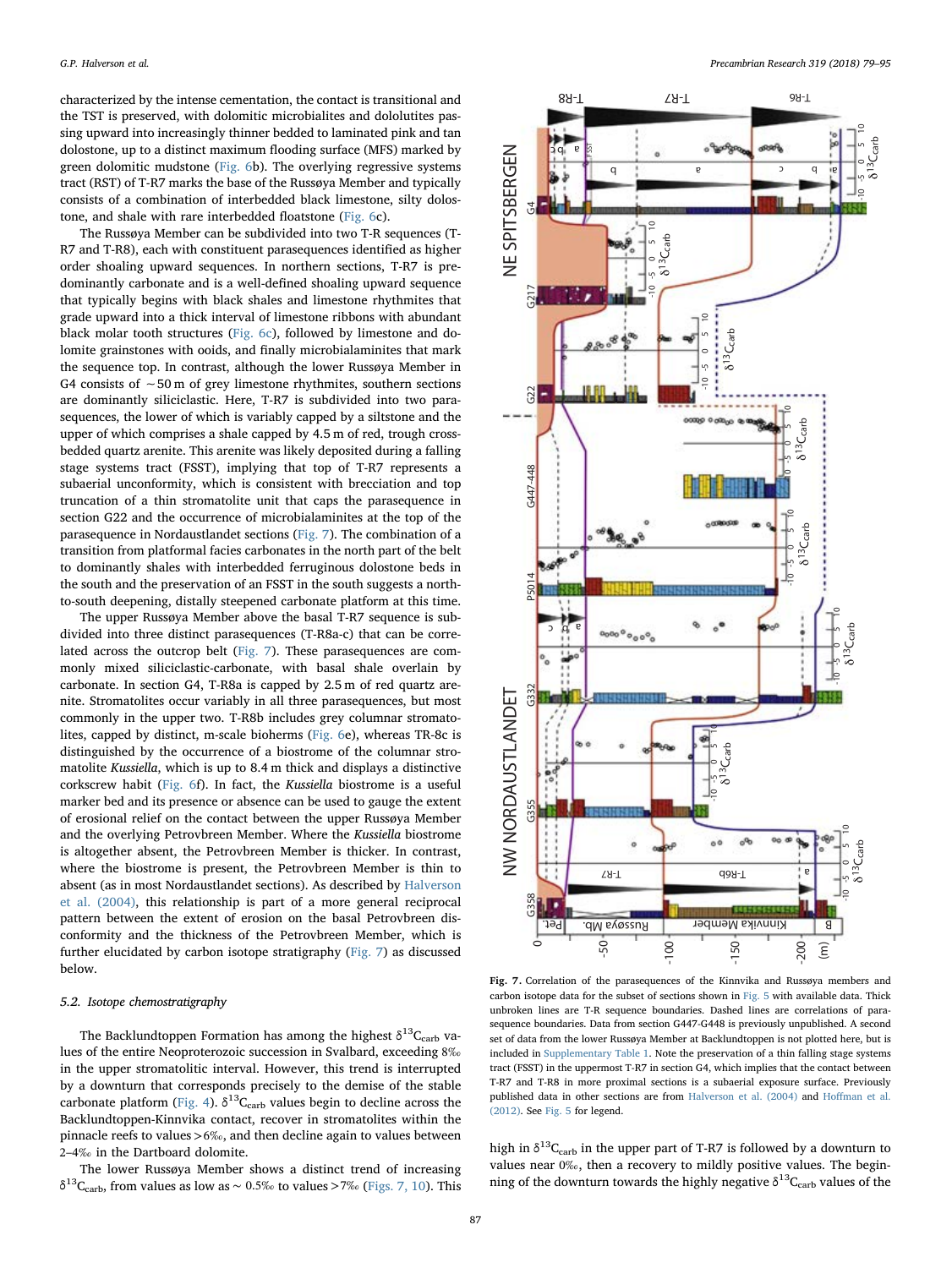carbon isotope anomaly in the upper Russøya Member coincides with the subaerial unconformity that marks the contact between T-R7 and T-R8 [\(Fig. 7\)](#page-8-0). The minima of the anomaly and the beginning of a recovery towards slightly higher values occurs in T-R8c.

The upper Russøya negative  $\delta^{13}C_{\rm carb}$  anomaly is best preserved in the more carbonate-rich Nordaustlandet sections, but it is also found in section G4 in the southern part of the outcrop belt. That the anomalies in the carbonate-rich Nordaustlandet sections and mixed carbonate-siliciclastic Spitsbergen sections are one in the same is confirmed by the Kussiella biostrome, which everywhere has  $\delta^{13}C_{\text{carb}}$  values between −2.5 and  $-4\%$  that record a return to slightly less <sup>13</sup>C-depleted values following the  $\delta^{13}C_{\text{carb}}$  minimum [\(Halverson et al., 2004](#page-15-16)). In two studied sections in Spitsbergen, G22 (Dracoisen) and G217 (Klufjellet), the full negative anomaly is missing and the Kussiella biostrome, along with the remainder of parasequence T-R8c, are missing. The absence of the anomaly and T-R8c is attributed to erosional truncation beneath the Petrovbreen Member [\(Halverson et al., 2004\)](#page-15-16). This interpretation is consistent with correlation of the T-R8 parasequences across the outcrop belt and the occurrence of greater thickness of Petrovbreen Member diamictites in the truncated sections [\(Fig. 7\)](#page-8-0).

The variable truncation of the pre-glacial anomaly in several sections and the evidence for a partial recovery towards less  $^{13}$ C-depleted values in some sections (e.g., where the Kussiella biostrome is present) suggest that the Russøya negative anomaly was acquired syndepositionally and was not the result of meteoric diagenesis related to the subglacial surface. This inference is consistent with  $\delta^{13}C_{org}$  values from the Russøya Member (from [Halverson, 2011; Ho](#page-15-9)ffman et al., 2012) that display a broadly similar pattern to the  ${}^{13}C_{\text{carb}}$  values, including the negative anomaly in the upper Russøya Member, where  $\delta^{13}C_{org}$  values drop as low as −32‰.

Only a handful of reliable strontium isotope data have been obtained from the Russøya Member ([Halverson et al., 2007b; Cox et al.,](#page-15-6) [2016\)](#page-15-6), and none have been acquired on the Kinnvika Member, where the carbonate is exclusively dolomite. The available data (Supplementary Table 1) indicate effectively invariant  $87$ Sr/ $86$ Sr ratios ∼0.7067 throughout the Russøya Member.

#### 5.3. Paleoredox data

Published paleoredox data from the Tonian stratigraphy in northeastern Svalbard include total organic carbon (TOC), iron speciation, Fe/Al ratios, redox-sensitive trace metals, multiple sulfur isotopes, and iron isotopes [\(Kunzmann et al., 2015, 2017a,b;](#page-15-26) [Tahata et al., 2015](#page-16-7)). These data cover a wide stratigraphic range including the Oxfordbreen Formation of the upper Veteranen Group, the Svanbergfjellet and Backlundtoppen formations of the Akademikerbreen Group, and the Russøya Member of the Polarisbreen Group. However, more than half of the data come from the Russøya Member alone because in the Akademikerbreen and Veteranen groups, fine-grained, organic-rich silicilcastic rocks are mostly limited to maximum flooding intervals. Given the excellent preservation state of Akademikerbreen carbonates, however, future application of carbonate-hosted paleoredox proxies such as rare earth elements, I/Ca ratios, and non-traditional stable isotopes in carbonates (e.g., U isotopes) will likely shed more light onto the poorly understood redox chemistry of the Tonian ocean.

The previously analyzed Tonian samples were deposited under suboxic to anoxic-ferruginous conditions as implied by low TOC contents (most samples show a range from 0.5 to 1.5 wt%), iron speciation and Fe/Al data, and Mo, U, and V which show little authigenic enrichment ([Kunzmann et al., 2015](#page-15-26), Fig. 8). This interpretation is supported by bulk shale Fe isotope values which are significantly heavier than bulk continental crust and hydrothermal iron ([Fig. 8\)](#page-9-0), which is presumably the major iron source in mostly anoxic Precambrian marine environments. This enrichment in heavy isotopes implies non-quantitative oxidation of the ferrous seawater iron reservoir across the chemocline [\(Kunzmann et al., 2017b\)](#page-15-27). Pyrite-specific Fe isotope data lead

<span id="page-9-0"></span>

Fig. 8. Paleoredox data from the Tonian succession in northeastern Svalbard suggest deposition under dominantly suboxic to anoxic-ferruginous conditions (data from [Kunzmann et al., 2015, 2017b\)](#page-15-26). Vertical dashed line in the highly reactive iron/total iron (FeHR/FeT) plot represents the average of Phanerozoic oxic shales ([Poulton et al., 2002](#page-15-28)). Shaded area in FeHR/FeT plot (0.22–0.38) marks equivocal results where samples may have been deposited under oxic or anoxic conditions ([Poulton et al., 2011\)](#page-15-29). Shaded area in the FeT/Al plot shows the composition of upper continental crust (UCC [MacLennan,](#page-15-30) [2001\)](#page-15-30). FeT/Al ratios higher than UCC indicate iron enrichment under anoxic conditions. Authigenic fractions in trace metal plots were calculated by subtracting the detrital fraction from the bulk rock concentration. The detrital fraction is calculated as: detrital trace metal = (trace metal/Al)<sub>UCC</sub> × Al<sub>sample</sub> (cf. [Kunzmann et al., 2015; Scott et al.,](#page-15-26) [2017\)](#page-15-26).

to the same conclusion because they show a large variation in  $\delta^{56}$ Fe ([Tahata et al., 2015](#page-16-7)). However, mineral-specific data should be treated with caution as pyrite formed under non-euxinic conditions may not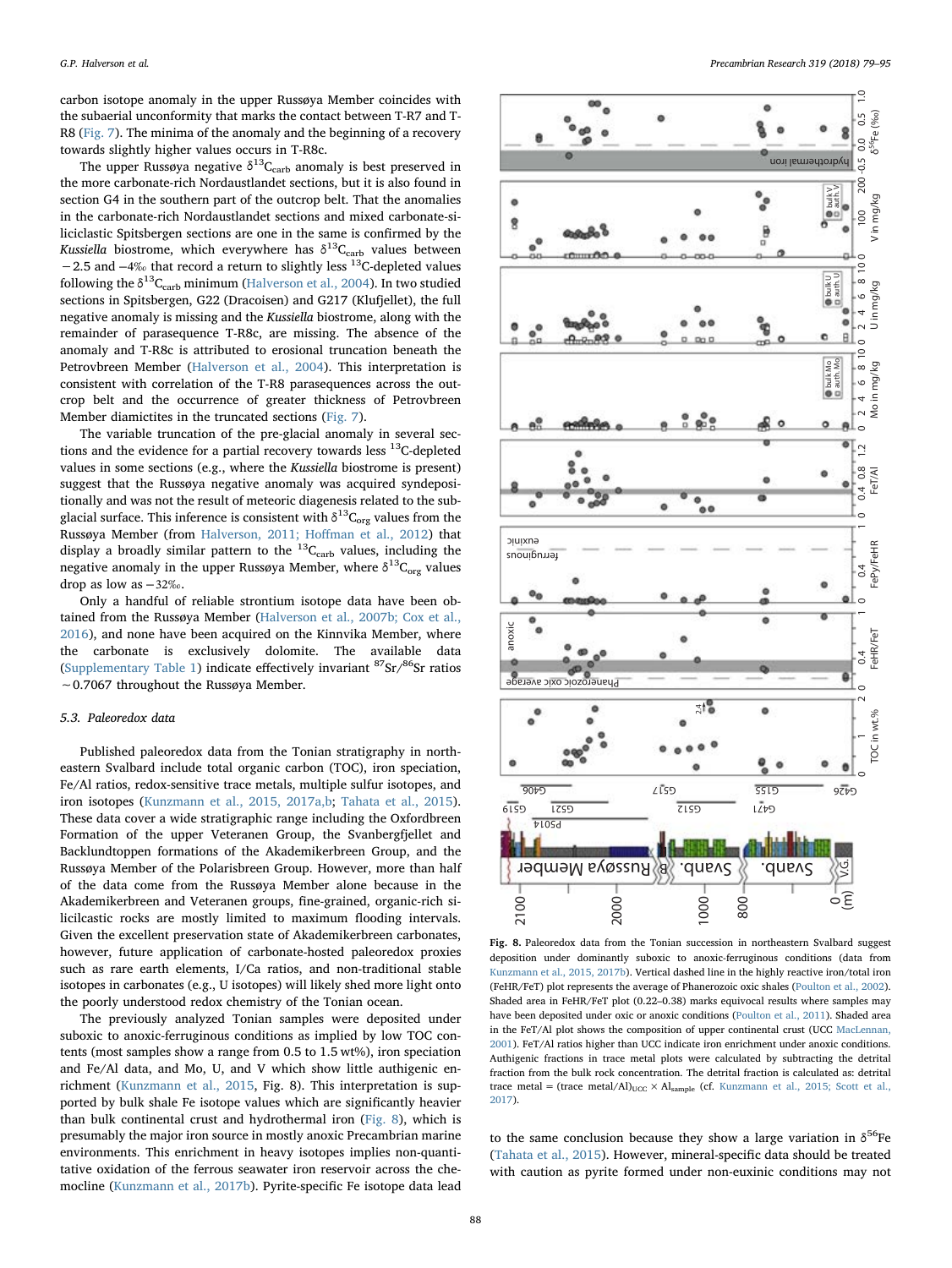fully record seawater signals because it does not quantitatively capture dissolved ferrous iron [\(Berner, 1984\)](#page-14-14).

A dominantly suboxic to anoxic-ferruginous water column during deposition of Tonian shales in northeastern Svalbard is consistent with the emerging view that anoxic-ferruginous conditions dominated the early Neoproterozoic ocean below storm wave base [\(Guilbaud et al.,](#page-14-15) [2015; Sperling et al., 2015\)](#page-14-15). Basin redox transects across the ca. 850–800 Ma Fifteenmile Group in northwestern Laurentia suggest that an oxic surface ocean overlay a dominantly anoxic-ferruginous deep ocean ([Sperling et al., 2013](#page-16-8)). Ferruginous conditions also dominated the ca. 900–720 Ma Shaler Supergroup of the Amundsen Basin in northern Laurentia, with transient euxinic conditions occurring at the onset of the Bitter Springs Anomaly [\(Thomson et al., 2015b](#page-16-9)). Similarly, the > 742 Ma Chuar Group of the Grand Canyon Supergroup in Laurentia was deposited under a dominantly anoxic-ferruginous water column ([Johansson et al., 2010](#page-15-31)).

An important question about ocean redox during the Tonian-Cryogenian transition is whether any change in environmental oxygen levels or in oceanic redox structure occurred leading into or spanning the Sturtian glaciation. This question is difficult to address because recent age constraints from Laurentia ([Strauss et al., 2014; Rooney](#page-16-10) [et al., 2014](#page-16-10)), combined with carbon isotope chemostratigraphy, indicate that a significant portion of the latest Tonian stratigraphic record was removed by the sub-Sturtian disconformity in most basins, including in East Svalbard (see discussion below). Available data, however, show no significant change in oceanic redox conditions across the Sturtian glaciation in the East Svalbard basin. Paleoredox data from the early Cryogenian Macdonaldryggen Member indicate continuation of dominantly anoxic-ferruginous conditions into the Cryogenian interglacial interval [\(Kunzmann et al., 2015; Tahata et al., 2015\)](#page-15-26). A higher resolution study of the correlative Arena Formation in East Greenland in this volume identified an anoxic-sulfidic (euxinic) interval immediately overlying the Petrovbreen equivalent Ulvesø glacials ([Scheller et al., this volume\)](#page-16-11). This basal euxinic interval then transitions upward into shales deposited under anoxic-ferruginous conditions ([Scheller et al., this volume\)](#page-16-11). Additional evidence against significantly increasing environmental oxygen levels in the East Svalbard basin comes from multiple sulfur isotope data that span almost the entire Neoproterozoic succession in Svalbard. These data suggest that oxygendriven re-organization of the marine sulfur cycle did not occur until the earliest Ediacaran ([Kunzmann et al., 2017a\)](#page-15-32).

Iron speciation and trace metal data from Cryogenian shales in the Nanhua Basin of South China [\(Li et al., 2012](#page-15-33)) and the Mackenzie Mountains in northwestern Canada ([Sperling et al., 2016\)](#page-16-12) similarly imply deposition under predominantly ferruginous conditions, with some oxic and euxinic intervals. Although these data confirm conclusions drawn from Svalbard that significant oxygenation did not occur across the Sturtian glaciation, [Lau et al. \(2017\)](#page-15-34) recently argued for a period of increased oxygen levels in the Cryogenian ocean based on U isotopes in carbonates from the Taishir Formation in Mongolia. Notwithstanding the Mongolia data, the preponderance of redox data imply mainly anoxic and mainly ferruginous conditions prior to and following the Sturtian glaciation and through at least most of the Cryogenian interglacial interval.

# 5.4. Paleontology

The Hecla Hoek Series has proven to be a trove of microfossils and even macrofossils that have played a significant role in populating the Tonian biostratigraphic record. For example, the earliest unambiguous fossils of green and multicellular alga are found in the Svanbergfjellet Formation (Butterfi[eld et al., 1988](#page-14-16)), which along with the overlying Draken Formation, preserves a diverse assemblage of sphaeromorphic acritarchs and cyanobacteria ([Knoll et al., 1991; Butter](#page-15-35)field et al., [1994\)](#page-15-35). However, the Kinnvika and Russøya members are more notable for their paucity of fossils. The most significant fossils that occur in this interval are vase-shaped microfossils (VSMs), which are characteristic of the latest Tonian globally [\(Porter et al., 2003; Strauss et al., 2014](#page-15-36)). VSMs occur in intervals in the upper half of the Akademikerbreen Group, including the Kinnvika Member, and a single species (C. tor-quata) is found in chert nodules in the lower Russøya Member ([Knoll,](#page-15-37) [1982; Porter et al., 2003; Rainbird and Porter, this volume\)](#page-15-37).

#### 5.5. Correlations of the upper Tonian of Svalbard with NW Laurentia

[Halverson et al. \(2004\)](#page-15-16) initially correlated the upper Russøya negative  $\delta^{13}$ C anomaly with the pre-Marinoan *Trezona* carbon isotope anomaly that is well documented in the Adelaide Rift-basin of South Australia [\(McKirdy et al., 2001; Rose et al., 2012](#page-15-38)), the Otavi Group of northern Namibia [\(Halverson et al., 2002](#page-15-39)), and the Mackenzie Mountains of northwestern Canada (Hoff[man and Schrag, 2002; Halverson](#page-15-40) [et al., 2005](#page-15-40)). This correlation implied that both the Petrovbreen Member and Wilsonbreen Formation, along with the intervening Macdonaldryggen and Slangen members ([Fig. 2\)](#page-2-0), were collectively deposited during the Marinoan glaciation. However, the combination of consistent  $87$ Sr/ $86$ Sr values of 0.7067 throughout the Russøya Member, contrasting with ratios > 0.7071 in the upper Cryogenian interglacial interval in Mongolia, Namibia, and elsewhere [\(Halverson et al., 2007b;](#page-15-6) [Bold et al., 2016](#page-15-6)), and documentation of a pre-Sturtian negative carbon isotope anomaly in Scotland ([Prave et al., 2009\)](#page-15-41) and northwestern Laurentia ([Halverson, 2006](#page-15-42)) rendered this hypothesis improbable (Hoff[man et al., 2012](#page-15-7)). Instead it appears that negative carbon isotope anomalies occur prior to both the Sturtian and Marionan glaciations, but that the latter (Trezona) anomaly is missing in Svalbard (Hoff[man](#page-15-7) [et al., 2012](#page-15-7)).

The late Tonian carbonate chemostratigraphic record is well-documented in northwestern Canada. The Coates Lake Group of the Mackenzie Mountains, which sits between the Little Dal Group below and the early Cryogenian Rapitan Group above, preserves a prominent negative carbon isotope anomaly in the Coppercap Formation, with values as low as −6‰ that are superseded by a smooth recovery to highly positive values (Fig. 9; [Halverson, 2006; Rooney et al., 2014\)](#page-15-42). A Re-Os age of  $732.2 \pm 3.9$  Ma on organic-rich carbonates dates the crossover back to positive values during this recovery [\(Rooney et al.,](#page-15-43) [2014\)](#page-15-43).

In the Ogilvie Mountains in Yukon, where the onset of Cryogenian glaciation is precisely dated to ca. 716.5 Ma by U-Pb ID-TIMS geochronology [\(Macdonald et al., 2010; Macdonald et al., this volume](#page-15-23)), the Mount Harper Group occupies a similar stratigraphic position to the Coates Lake Group. The lower, dominantly carbonate Callison Lake Formation forms the base of the Mount Harper Group, and in the Mount Harper region of Yukon (Coal Creek inlier), it is overlain by conglomerates of the Seela Pass Formation and the mainly basaltic Mount Harper Volcanics [\(Strauss et al., 2015\)](#page-16-13). The upper Callison Lake Formation records a reproducible negative carbon isotope anomaly, and its correlation with the Coppercap anomaly is supported by a Re-Os age of 739.9  $\pm$  6.1 Ma from just below the isotopic minimum ([Strauss et al.,](#page-16-10) [2014; Strauss et al., 2015\)](#page-16-10). Another Re-Os age of 752.7  $\pm$  5.5 Ma from the lower Callison Lake Formation [\(Strauss et al., 2014](#page-16-10)) helps to calibrate the carbon isotopic record preceding the onset of the Coppercap negative  $\delta^{13}$ C anomaly [\(Fig. 9\)](#page-11-0).

The Kilian Formation in the upper Shaler Supergroup of Victoria Island occupies an analogous stratigraphic position to the Callison Lake Formation and Coates Lake Group and similarly preserves a negative  $\delta^{13}$ C anomaly that occurs well before the onset of Sturtian glaciation (Fig. 9; [Jones et al., 2010; Thomson et al., 2015b](#page-15-44)). [Strauss et al. \(2015\)](#page-16-13) identified three unconformity-bound transgressive-regressive sequences (T-R6, T-R7, T-R8) in the Callison Lake Formation and correlated these with the Coates Lake Group (again comprising three T-R sequences) and three similar sequences in the Kilian Formation [\(Rainbird, 1993;](#page-15-45) [Thomson et al., 2015a](#page-15-45)). In all three regions, the lowermost of these sequences marks a significant unconformity and/or change in style in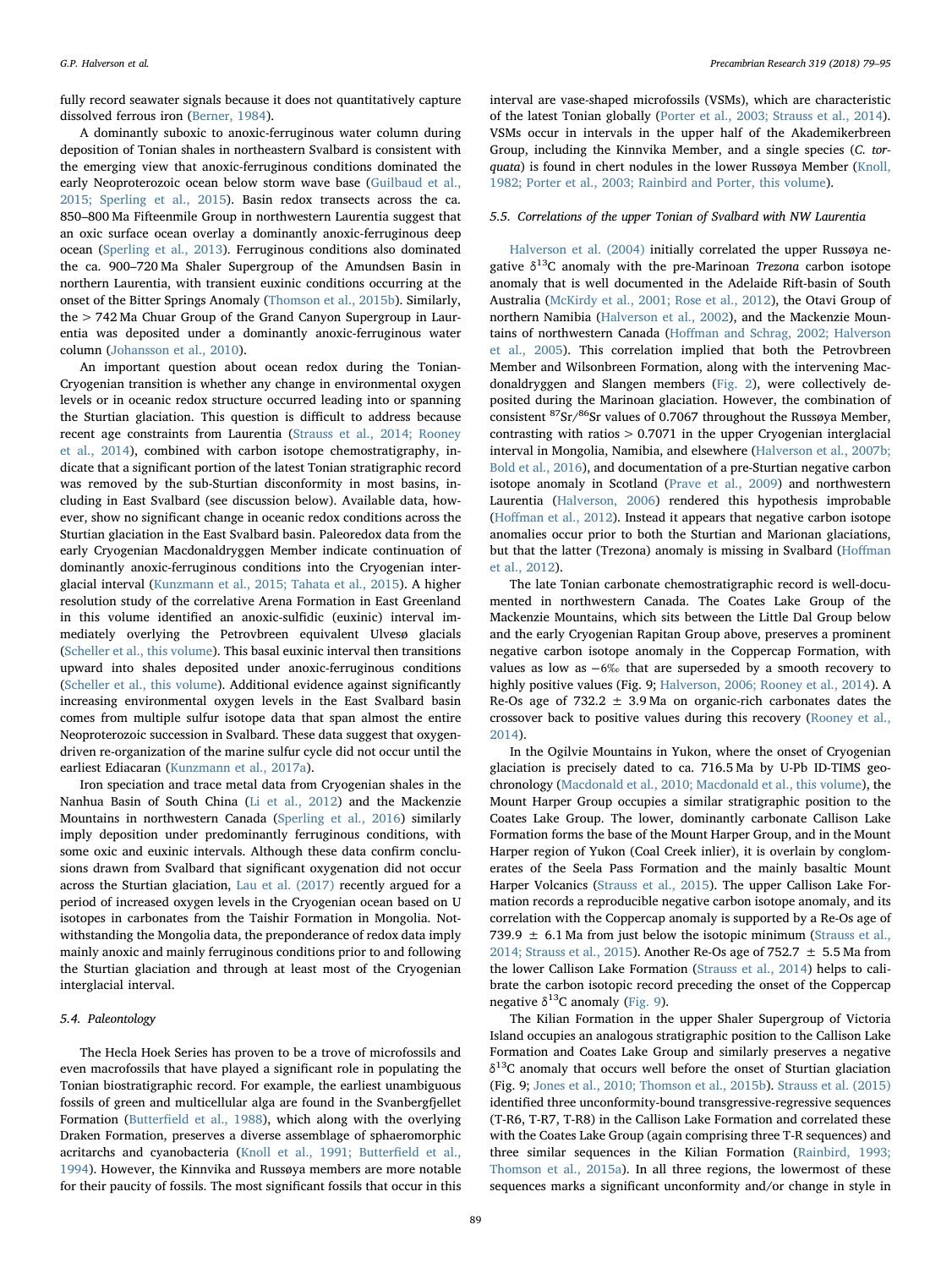<span id="page-11-0"></span>

Fig. 9. Proposed correlations between the upper Tonian strata of Svalbard (Kinnvika and Russøya members) and pre-Cryogenian successions in northwestern Canada. Dashed pink lines show inferred correlations of horizons dated by Re-Os geochronology. 15 Mi = Fifteenmile Group; LDB = LIttle Dal Basalt; W = Wynniatt Formation; B = Backlundtoppen Formation. U-Pb ages from [Macdonald et al. \(2010, 2017\).](#page-15-23) Re-Os ages from [Strauss et al. \(2014\)](#page-16-10) and [Rooney et al. \(2014\).](#page-15-43) T-R sequences (inverted shaded triangles) as in [Fig. 7](#page-8-0). Modified from [Strauss et al. \(2015\).](#page-16-13)

sedimentation. For example, the contact between the Callison Lake Formation and the underlying Fifteenmile Group is variably an angular unconformity or significant disconformity ([Macdonald and Roots, 2010;](#page-15-46) [Strauss et al., 2015](#page-15-46)), as is the contact between the basal Coates Lake Group and the underlying ca. 775 Ma Little Dal Basalt [\(Milton et al.,](#page-15-47) [2017\)](#page-15-47), which caps the Little Dal Group in the Mackenzie Mountains ([Aitken, 1982](#page-14-17)). In both cases, these latest Tonian sedimentary packages record renewed extension and subsidence that initiated the Windermere depositional cycle in the Canadian Cordillera. These basins were superimposed upon long-lived early Neoproterozoic intracratonic basins

whose origin significantly preceded the development of the latest Proterozoic–Paleozoic Cordilleran passive margin.

The three T-R sequences in the Callison Lake Formation and the encompassed carbon isotope profile correlate remarkably well and in detail with the three T-R sequences that comprise the Kinnvika and Russøya members ([Fig. 9](#page-11-0)). Similarly, vase-shape microfossils, occur at the base of T-R8 in both the Callison Lake Formation and the equivalent sequence in the lower Russøya Formation [\(Fig. 9;](#page-11-0) [Strauss et al., 2014;](#page-16-10) [Rainbird and Porter, this volume](#page-16-10)). Analogous to northwestern Canada, the basal Kinnvika Member records a major reorganization of the East Svalbard basin. These late Tonian successions in northern Laurentia also correlate with the ChUMP basins of the southwestern United States: the late Tonian Chuar Group in the Grand Canyon region of Arizona, the Uinta Mountain Group of Utah, and the Middle Pahrump Group of the Death Valley Region ([Strauss et al., 2014; Dehler et al.,](#page-16-10) [2017\)](#page-16-10). These units all preserve similar negative carbon isotope anomalies in organic carbon or carbonate as the Callison Lake Formation, contain VSMs and record local extension near the future continental margin of Laurentia ([Dehler et al., 2017; Strauss et al., 2014;](#page-14-18) [Smith et al., 2016](#page-14-18)). Hence, it appears that a broad arc of the Laurentian margin—at least from the southwest to the northeast—experienced incipient continental extension in the late Tonian as a prelude to eventual disintegration of Rodinia.

# 5.6. Calibrating the late Tonian record in East Svalbard and implications for the Tonian-Cryogenian transition

Accepting these correlations, we can apply the Re-Os ages from the Callison Lake Group directly to the East Svalbard Succession. The 752.7  $\pm$  5.5 Ma date in the lowermost T-R sequence in the lower Callison Lake Formation correlates with T-R6b in the Kinnvika Member, and the 739.9  $\pm$  6.1 Ma age from the uppermost T-R sequence in the upper Callison Lake Formation occurs just below the  $\delta^{13}C_{\text{carb}}$  minima, and hence correlates to near the boundary between T-R8a and T-R8b in the upper Russøya Member. This correlation implies that a significant amount of time is missing on the disconformable contact between the Russøya and Petrovbreen members. It follows that the recovery from this negative anomaly back to highly  $^{13}$ C-enriched values, as recorded in the Coppercap Formation, where it is constrained to be  $> 732.2 \pm 3.9$  Ga, is missing in Svalbard [\(Fig. 9](#page-11-0)). An analogous recovery from a late Tonian negative carbon isotope anomaly occurs in the Tambien Group of Namibia [\(Swanson-Hysell et al., 2015\)](#page-16-6) and Bedgroup 20 in East Greenland ([Fairchild et al., 2000; Klaebe et al., this](#page-14-19) [volume\)](#page-14-19). Accepting the ca. 716.5 Ma age for the onset of Sturtian glaciation in Svalbard, between ca. 13.5 m.y. and 29.5 m.y. of the stratigraphic record at the transition from the Tonian to Cryogenian periods is absent in even the most complete sections of the Russøya Member. Therefore, even though the relief developed on the sub-Petrovbreen disconformity is relatively small (< 50 m), either this relief represents only a fraction of the total strata removed, the ca. 13.5–29.5 m.y. immediately preceding the onset of Cryogenian glaciation was an interval of non-deposition, or both factors combined to account for the missing end Tonian record.

Despite the implication that the Polarisbreen Group does not provide a complete record of the Tonian-Cryogenian transition, data from the Kinnvika and Russøya members nevertheless provide important information for documenting the transition between these two periods. The carbon isotope record from Svalbard leading up to the upper Russøya anomaly is one of the most complete for this poorly studied interval in late Tonian Earth history and is now reasonably well calibrated based on Re-Os ages from northwestern Canada ([Fig. 10\)](#page-12-0). This same interval preserves some of the latest significant occurrence of molar tooth structures ([Fig. 6](#page-6-0)d) in Earth's history; possibly slightly younger molar tooth structures occur in Bed-groups 19 and 20 of the upper Eleonore Bay Group, East Greenland [\(Fairchild et al., 2000](#page-14-19)), but no significant occurrences are known to post-date the onset of the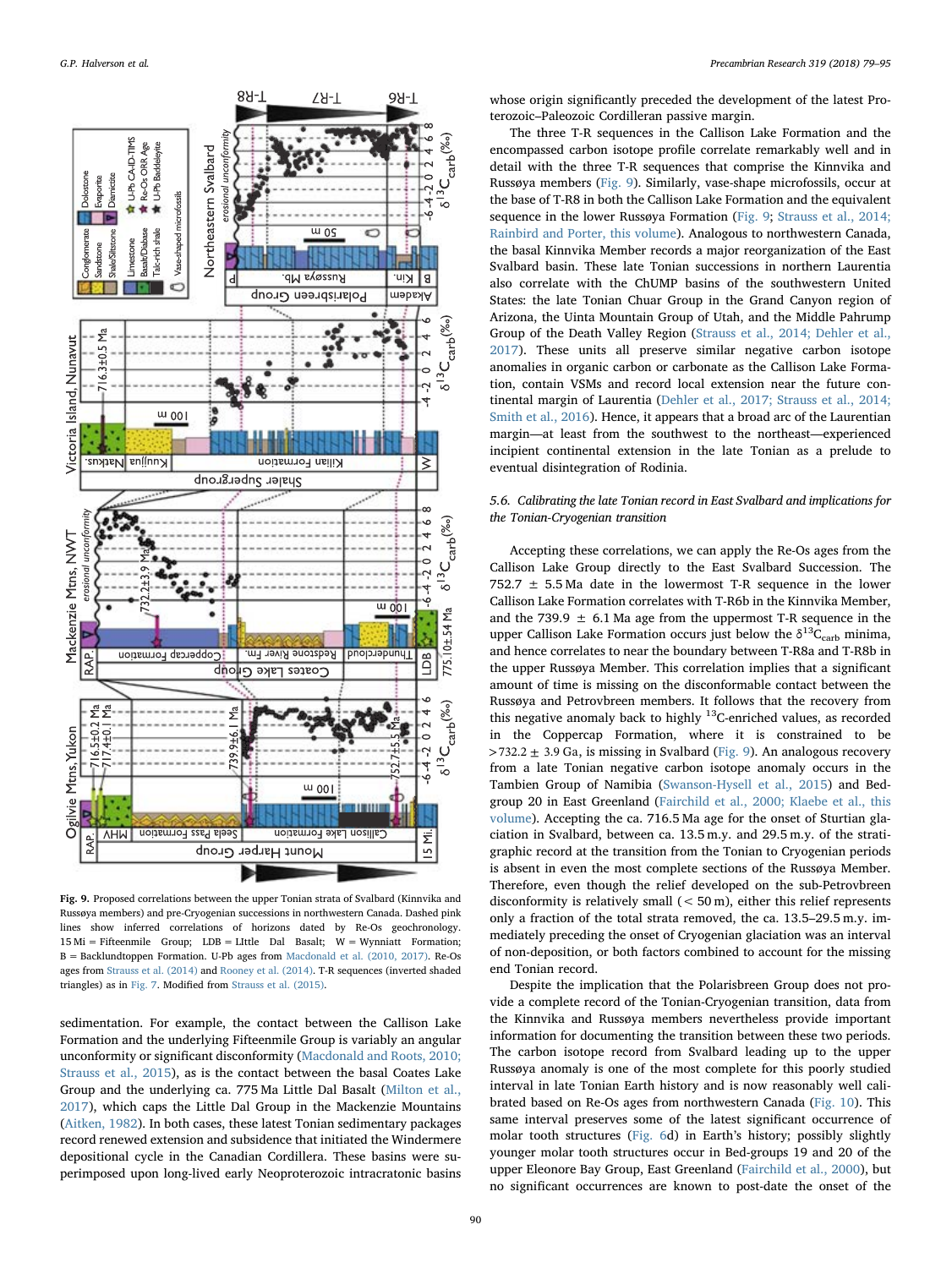<span id="page-12-0"></span>

Cryogenian period ([Shields-Zhou et al., 2016; Hodgskiss et al., 2018](#page-16-0)).

Strontium isotope data from the Russøya Member establish that seawater  ${}^{87}Sr/{}^{86}Sr$  was ~0.7067 ca. 750–740 Ma, prior to the end Russøya negative  $\delta^{13}C_{\rm carb}$  anomaly. Bed-group 19 in East Greenland preserves a negative carbon isotope anomaly of a similar magnitude and in an analogous stratigraphic position to the upper Russøya anomaly, but in slope facies ([Fairchild et al., 2000; Klaebe et al., this](#page-14-19) [volume\)](#page-14-19). The overlying Bed-group 20, which records a return to highly positive  $\delta^{13}C_{\rm carb}$  values in shallow-water carbonate facies, has  ${}^{87}Sr/{}^{86}Sr$ values near 0.7063 ([Fairchild et al., 2000\)](#page-14-19). The lowest  $\delta^{13}C_{\rm carb}$  values in Bed-group 19 are lower than any recorded in Svalbard, and the carbon isotope trends in Bed-groups 19 and 20 have been interpreted to record the effect depth gradients in  $\delta^{13}$ C ([Fairchild et al., 2000](#page-14-19)), possibly related to a depth-dependent influence on authigenic carbonate content, rather a change in seawater compositions [\(Klaebe et al., this volume](#page-15-48)). However, given that the Russøya anomaly is preserved in shallow water carbonates at the same stratigraphic interval in the same basin (Fig. 1 in [Klaebe et al., this volume](#page-15-48)), the depth-dependence hypothesis cannot explain these anomalies. Hence, we interpret the Russøya and Bedgroup 19 anomalies to be equivalent anomalies recording a primary seawater signal in inner platform (Nordaustlandet), distal platform (Spitsbergen), and slope (East Greenland) environments. The return to positive values occurred during a subsequent drop in base level (i.e., Bed-group 20), accounting for its absence in Svalbard. In other words

Fig. 10. Composite stratigraphic profile and carbonate and organic carbon  $\delta^{13}$ C data for the combined Russøya and Kinnvika members, along with ages derived from correlation with the Callison Lake Formation in Yukon, Canada. Circles represent all available data, and solid black lines are LOESS fits of these data, which are provided in tabular form in Supplementary Table 2.

Bed-group 20 represents the continuation of the T-R8 sequence, which was only preserved in the deeper part of the basin where sedimentation continued during the forced regression. The absence of the return to positive values and Bed-group 20 on Ella Ø in East Greenland is likely the result of erosional removal, consistent with evidence for a sharp erosional contact with the overlying Ulvesø Formation in East Greenland ([Stouge et al., 2011; Ho](#page-16-14)ffman et al., 2012).

The correlation between the Russøya and Bed-group 19 anomalies implies that <sup>87</sup>Sr/<sup>86</sup>Sr of seawater dropped during the recovery from the upper Russøya anomaly and prior to the onset of Cryogenian glaciation. This conclusions supports the correlation between the upper Russøya and Coppercap  $\delta^{13}C_{\rm carb}$  anomalies ([Fig. 9](#page-11-0)), because the return to positive  $\delta^{13}C_{\rm carb}$  in the latter is also associated with a downturn in  $\rm ^{87}Sr/^{86}Sr$ ([Rooney et al., 2014; Cox et al., 2016](#page-15-43)).

Another place where a late Tonian negative carbon isotope anomaly occurs is in the Appin Group (Dalradian Supergroup) of Scotland ([Prave](#page-15-41) [et al., 2009; Sawaki et al., 2010](#page-15-41)). The Islay anomaly as initially reported is similar in magnitude and shape to the upper Russøya anomaly and also shows the onset of a return to positive values just beneath the contact with the overlying glaciogenic Port Askaig Formation. However, [Fairchild et al. \(this volume\)](#page-14-20) revisited the stratigraphic context and reproducibility of this anomaly and found that a primary negative  $\delta^{13}C_{\text{carb}}$  anomaly does not occur on Islay, but rather that the pre-glacial anomaly is confined to the newly defined Garb Eileach Formation, as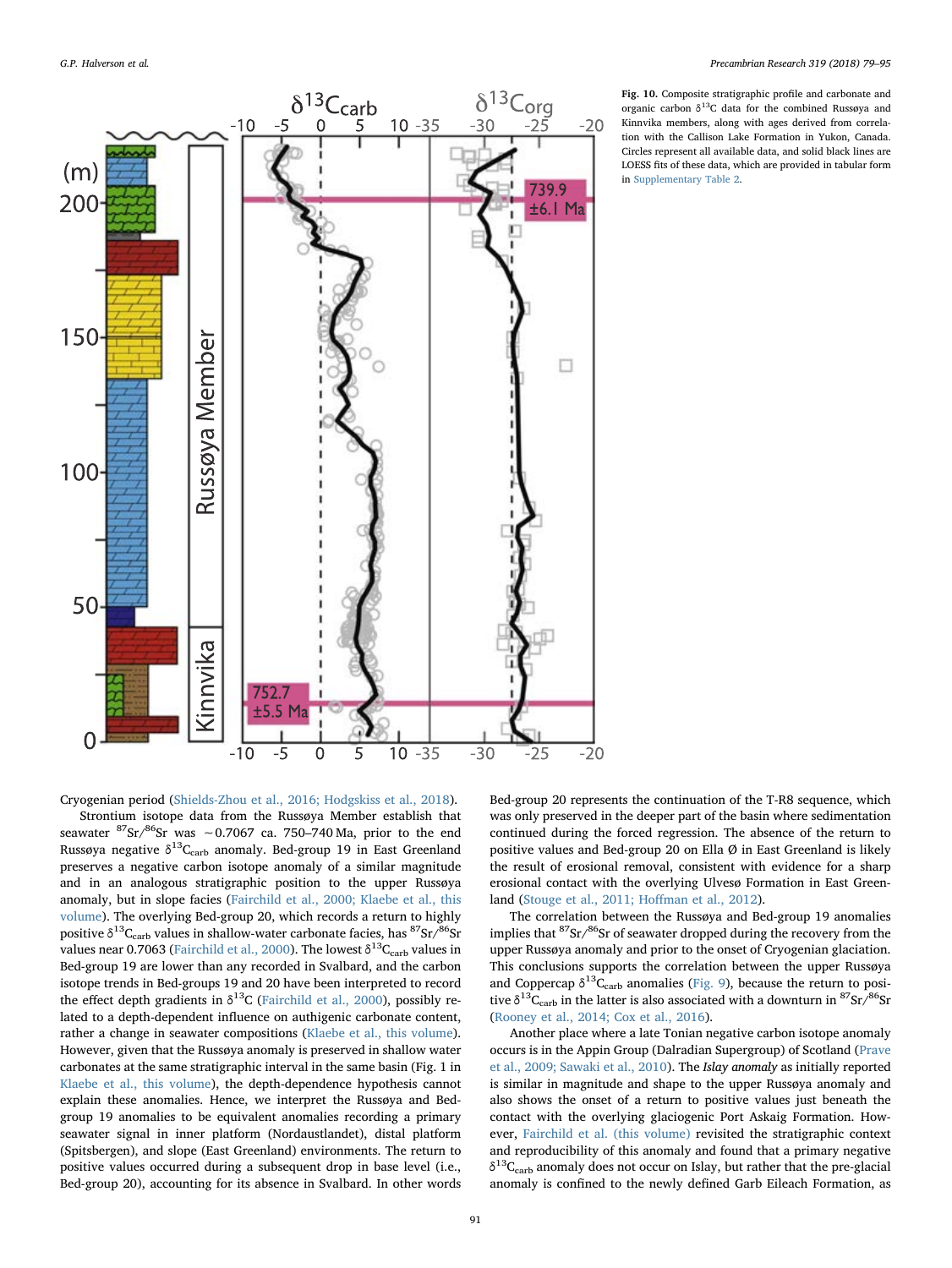recorded in the Garvellach Islands. Nevertheless, the rebranded Garvellach anomaly has a similar shape and strontium isotope signature (0.7064–0.7066 [Fairchild et al., this volume](#page-14-20)) to the upper Russøya Member anomaly. Unlike the upper Russøya Member, the Garb Eileach Formation appears to transition into overlying glacial deposits without a stratigraphic break [\(Fairchild et al., this volume\)](#page-14-20). Assuming a globally synchronous ca. 717 Ma onset to Sturtian glaciation ([Rooney et al.,](#page-15-49) [2015\)](#page-15-49), this important difference implies an age of ca. 720–717 Ma for the Garb Eileach anomaly, which is some 20 m.y. younger than the age inferred for the Russøya anomaly based on correlations with northern Laurentia ([Fig. 10\)](#page-12-0).

The conundrum posed by the apparently very different ages for the Coppercap anomaly and the Garvellach anomaly has three possible solutions. First, the proposed ages for either the Garb Eileach or Coppercap anomalies are incorrect, which would allow these and the Russøya anomaly all to be equivalent. Second, some or all of the anomalies may be secondary (i.e., diagenetic) or local signatures that do not represent global perturbations to the seawater DIC reservoir. Third, there may be two distinct negative carbon isotope anomalies with similar strontium isotope signatures during the late Tonian, but separated in time by as much as 20 million years. Lacking any other justification at this time for dismissing the proposed ages, which are consistent with a growing body of data in support of globally synchronous onset and demise of the Cryogenian glaciations, we consider the first option unlikely. The second option is plausible, but is also unlikely given that in northern Canada, the Coppercap anomaly is preserved in the same stratigraphic context in multiple different basins and sections within each basin, and in Svalbard, the Russøya anomaly is preserved in detail in multiple different, carbonate-rich sections.

If we accept the third explanation of two distinct anomalies, then either (1) the Russøya anomaly does not correlate with the Coppercap anomaly but does correlate with the younger Garvellach anomaly or (2) the Russøya anomaly does correlate with the Coppercap anomaly as proposed in [Fig. 9](#page-11-0), but neither northern Canada nor Svalbard preserves the younger, Garvellach anomaly. Because the stratigraphic record in Svalbard lacks any evidence for a significant stratigraphic discontinuity between the Bitter Springs Anomaly and the Russøya anomaly, it seems unlikely that the record of another anomaly is simply missing in these rocks. Hence, the simplest interpretation and one that we explore here is that the Garvellach anomaly represents a second, end-Tonian, negative carbon isotope anomaly that is up to 20 m.y. younger than the Coppercap-Russøya anomaly but missing in northern Laurentia below the sub-Sturtian erosional unconformity.

In the Dalradian Supergroup, a second, older late Tonian negative  $\delta^{13}\textrm{C}_{\textrm{carb}}$  anomaly occurs in the Ballachulish Limestone, middle Appin Group, beneath the Garvellach anomaly ([Prave et al., 2009\)](#page-15-41). This anomaly was originally correlated with the BSA ([Prave et al., 2009\)](#page-15-41), but the magnitude of the anomaly is much greater  $(-7\%)$  than is characteristic of the BSA ([Halverson et al., 2007b](#page-15-6)), and subsequent authors have suggested that it is younger than the BSA [\(Rooney et al., 2011;](#page-15-50) [Fairchild et al., this volume](#page-15-50)). A post-BSA age for the Ballachulish anomaly is also more consistent with strontium isotope data. No primary strontium isotope data exist for the Ballachulish Limestone, but the anomaly is bracketed by  ${}^{87}Sr/{}^{86}Sr \approx 0.7065$  below and  $87\text{Sr}/86\text{Sr} \approx 7.070$  above ([Thomas et al., 2004; Fairchild et al., this](#page-16-15) [volume\)](#page-16-15). These data are in the same range as  ${}^{87}Sr/{}^{86}Sr$  data for the Coppercap Formation and Russøya Member ([Halverson et al., 2007a;](#page-15-24) [Rooney et al., 2014](#page-15-24)), but distinctly more radiogenic than the BSA, with  ${}^{87}Sr/{}^{86}Sr \approx 0.7063$  ([Halverson et al., 2007b](#page-15-6)).

[Swanson-Hysell et al. \(2015\)](#page-16-6) previously suggested that an earlier, well-defined negative  $\delta^{13}C_{\rm carb}$  anomaly (formerly referred to as the Islay anomaly), preceded a second downturn to negative  $\delta^{13}C_{\text{carb}}$  values leading into Sturtian glaciation. This inference was based on integration of new U-Pb ages and carbon isotope data from the Tambien Group of Ethiopia with other calibrated  $\delta^{13}C_{\rm carb}$  compilations for the Tonian period. If the Garvellach anomaly also records this younger anomaly,

the Garb Eileach Formation may provide an even more complete record of  $\delta^{13}C_{\text{carb}}$  prior to Sturtian glaciation, with a distinct upturn towards less 13C-depleted values, as seen also in the pre-Marinoan Trezona anomaly [\(Halverson et al., 2002; Rose et al., 2012](#page-15-39)). The possibility of a pair of the late Tonian (ca. 740–717 Ma) negative carbon isotope anomalies is provocative in light of attempts to link the carbon isotope record to mechanisms for the onset of Sturtian glaciation (e.g. [Cox](#page-14-0) [et al., 2016](#page-14-0)). If the late Tonian ocean did in fact suffer two deep negative carbon isotope anomalies, why is the second so poorly represented in most Tonian-Cryogenian sections globally? One possibility is that the contact beneath Sturtian glacial deposits tends to be a significant disconformity or even angular unconformity due to the combined effects of deep eustatic sea level fall and active rifting in many Sturtian-aged basins globally ([Cox et al., 2013](#page-14-21)). Consequently, only fortuitously situated sections may preserve the end-Tonian Garvellach anomaly, and for these sections, there is no guarantee that they will also preserve the older Coppercap-Russøya anomaly.

#### 6. Conclusions

The Eastern Province of northeastern Svalbard boasts one of the best preserved and most complete middle to late Tonian sections in the world. It is also the source of a wealth of geochemical, micropaleontological, and sedimentological data that inform the study of Neoproterozoic paleoenvironments. Inasmuch, the Akademikerbreen and Polarisbreen groups of the upper Hecla Hoek Series serve as a valuable reference section for middle Neoproterozoic time. In order to contribute to the discussion about the eventual placement of the basal Cryogenian GSSP, as well as debates about Neoproterozoic oxygenation and the trigger mechanisms for the onset of Cryogenian glaciation, we have presented here a synthesis of lithostratigraphic, sequence stratigraphic, chemostratigraphic and redox data spanning the transition interval from the Tonian to the Cryogenian in East Svalbard.

These data and resulting interpretation yield important implications for the evolution and paleogeography of the East Svalbard basin, global paleoenvironmental change prior to the onset of Cryogenian glaciation, and the completeness of the latest Tonian stratigraphic record. The base of the Kinnvika Member marks the demise of a long-lived, stable tropical carbonate platform recorded by the Akademikerbreen Group (and the quivalent Ymer Ø and Andrée Land groups in East Greenland). This demise was likely the result of extension and fault block rotation giving rise to differential uplift and subsidence. Activity on these faults likely continued through at least the middle Russøya Member and probably accounted for significant facies variations between carbonate-dominated northern sections (i.e. Nordaustlandet) and siliciclastic-dominated southern sections of the Russøya Member. The continuation of this southward-deepening (in current Svalbard coordinates) carbonate ramp is seen in Bed-group 19 of East Greenland, which represents a slope environment. Multiple redox proxy data from the Russøya Member imply a sub-oxic to anoxic ferruginous water column in this basin, consistent with limited data from this interval in other basins ([Kunzmann et al., 2015; Kunzmann et al., 2017b](#page-15-26)).

The Russøya Member preserves a coherent, regionally reproducible carbon isotope record that includes at its top a well-defined, deep, negative carbon isotope anomaly. Correlations aided by sequence stratigraphy and carbon isotope chemostratigraphy suggest that the Kinnvika and Russøya members approximately correlate with the Callison Lake Formation, Coates Lake Group, and Killian Formation of northwestern to north-central Laurentia, the former two of which were deposited following renewed extension prior to the emplacement of the Franklin LIP and onset of Cryogenian glaciation ([Strauss et al., 2015](#page-16-13)). This correlation implies an age of ca. 740 Ma for the Russøya anomaly and a significant erosional unconformity or depositional hiatus between the top of the Russøya Formation and the overlying glaciogenic Petrovbreen Member. However, the return to positive carbon isotope values is recorded in Bed-group 20 of East Greenland ([Fairchild et al.,](#page-14-19)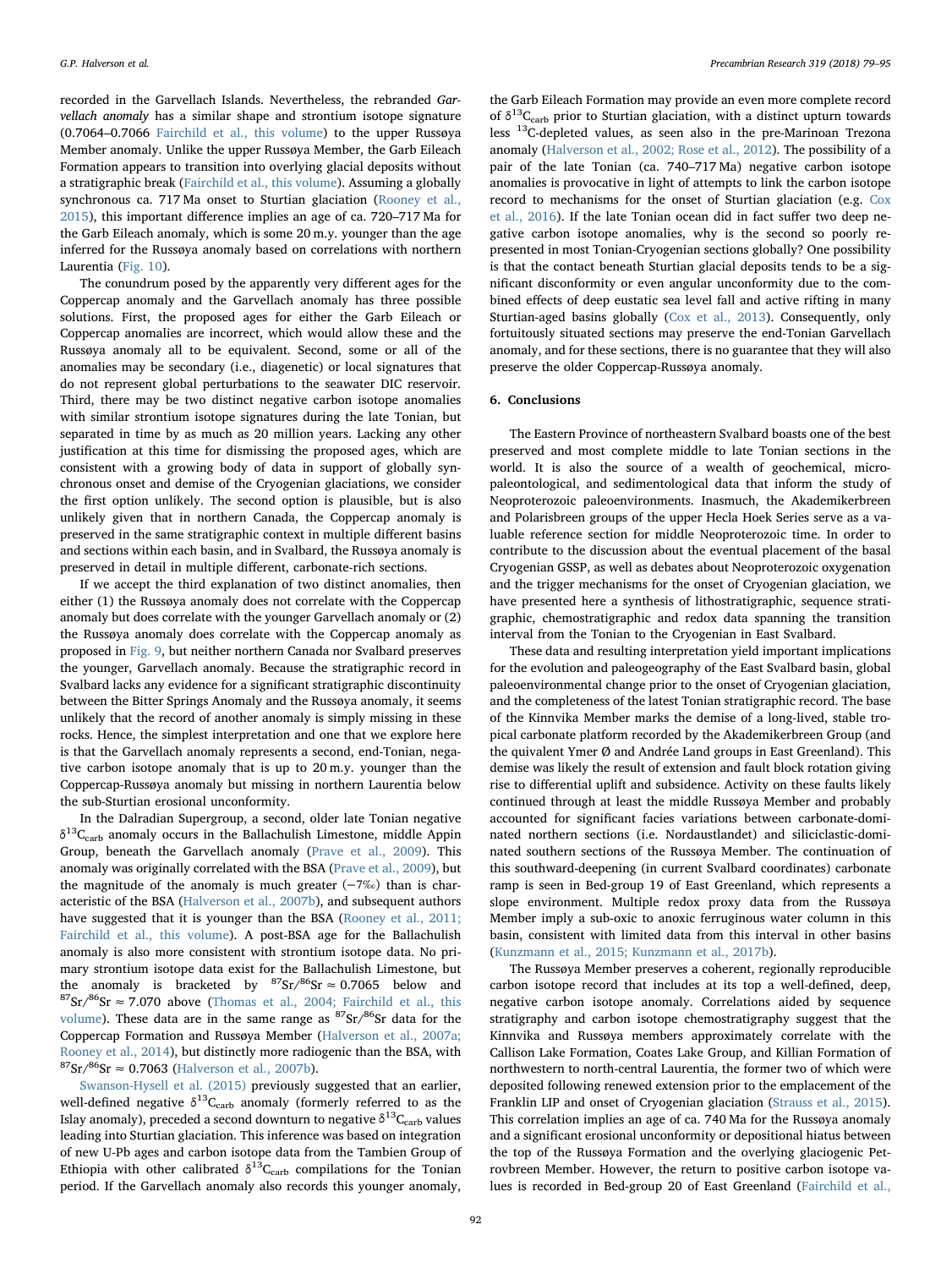[2000; Klaebe et al., this volume](#page-14-19)), which was likely deposited during an interval of base level fall that entirely post-dates the Russøya Member.

The Russøya anomaly had previously been correlated with the socalled Islay anomaly in Scotland (e.g., [Halverson and Shields-Zhou,](#page-15-51) 2011; Hoff[man et al., 2012\)](#page-15-51) that occurs beneath the Port Askaig Tillite Formation in Scotland (e.g., [Sawaki et al., 2010\)](#page-16-16). However, [Fairchild](#page-14-20) [et al. \(this volume\)](#page-14-20) revisit the stratigraphic framework for this anomaly and conclude that it is only found reliably in the Garb Eileach Formation of the Garvellach Islands. Furthermore, the Garb Eileach Formation appears to be transitional into the glaciogenic Port Askaig Formation ([Fairchild et al., this volume\)](#page-14-20). Insofar as the onset of early Cryogenian (Sturtian) glaciation is globally synchronous at ca. 717 Ma [\(Rooney](#page-15-43) [et al., 2014; Rooney et al., 2015\)](#page-15-43), then if the proposed age for the Russøya anomaly is broadly correct, it cannot correlate with the newly named Garvellach anomaly. The implication is that there may have been two distinct, global negative carbon isotope anomalies during the late Tonian of similar magnitude, separated by up ca. 20 m.y. This hypothesis implies that the Russøya Formation is significantly top-truncated, such that East Svalbard, like many other regions globally, is missing the latest Tonian stratigraphic record.

The poor accessibility of the Neoproterozoic strata of northeast Svalbard, along with the lack of any direct radiometric ages and the significant hiatus beneath the Petrovbreen glacial deposits, make the Polarisbreen Group poorly suited for defining the basal Cryogenian GSSP. However, the Akademikerbreen Group below boasts continuous stratigraphic coverage, mostly in little altered carbonate, spanning the ca. 810–800 Ma Bitter Springs negative carbon isotope anomaly. With the large revision to the lower limit of the Cryogenian period, the Tonian period has expanded to about 280 m.y. in duration. After the Cryogenian period is formalized and attention shifts to revising and formally defining the Tonian period, northeastern Svalbard will be a logical starting point for discussion.

#### Acknowledgments

Early fieldwork in Svalbard (1999–2002) by GPH and ACM was supported NASA Astrobiology and NSF grants to Paul F. Hoffman. GPH acknowledges funding from the Natural Sciences and Engineering Research Council (NSERC) Discovery program, which financed his most recent fieldwork in Svalbard. MK publishes with permission of the executive director of the Northern Territory Geological Survey. JVS acknowledges support from the Department of Earth Sciences at Dartmouth College and NSF Tectonics Division (EAR-1650152). This manuscript greatly benefited from new and renewed observations made during fieldwork with K. Bergmann, N. Tosca, and T. Mackey in 2016 and was significantly improved by detailed comments by Ian Fairchild and an anonymous reviewer.

#### Appendix A. Supplementary data

Supplementary data associated with this article can be found, in the online version, at http://dx.doi.org/10.1016/j.precamres.2017.12.010.

## References

- <span id="page-14-17"></span>Aitken, J.D., 1982. Precambrian of the Mackenzie fold belt–a stratigraphic and tectonic overview. In: Hutchison, R.W., Spence, C.D., Franklin, J.M. (Eds.), Precambrian Sulfide Deposits, H.S. Robinson Memorial Volume, Special Paper 25. Geological Association of Canada, St. John's, pp. 149–161.
- Allen, T.J., Cornish Morales, I.M., Wallace, V.C., Pipejohn, K., Bergmann, K., Halverson, G.P., Tosca, N.J., McClelland, W.C., Strauss, J.V., 2017. Detrital zircon geochronology and provenance of the Hecla Hoek Succession of northeastern Svalbard, Norway. In: Geological Society of America Annual Meeting Abstracts with Programs. Vol. 49. pp. 1–.1130/abs/2017AM–294506.
- <span id="page-14-12"></span>Bao, H., Fairchild, I.J., Wynn, P.M., Spötl, C., 2009. Stretching the envelope of past surface environments: Neoproterzoic glacial lakes from Svalbard. Science 323, 119–122.
- Benn, D.I., Le Hir, G., Bao, H., Donnadieu, Y., Dumas, C., Fleming, E.J., Hambrey, M.J., McMillan, E.A., Petronis, M.S., Ramstein, G., Stevenson, C.T.E., Wynn, P.M.,

Fairchild, I.J., 2015. Orbitally forced ice sheet fluctuations during the Marinoan Snowball Earth glaciation. Nat. Geosci. 8, 704–707.

- <span id="page-14-14"></span>Berner, R.A., 1984. Sedimenatry pyrite formation: an update. Geochimica et Cosmochemica Acta 48, 605–615.
- Bjørnerud, M.G., 2010. Stratigraphic record of Neoproterozoic ice sheet collapse: the Kapp Lyell diamictite sequence, SW Spitsbergen, Svalbard. Geol. Mag. 147, 380–390.
- Bold, U., Smith, E.F., Rooney, A.D., Bowring, S.A., Buchwald, R., Dudas, F.O., Rameani, J., Crowley, J.L., Schrag, D.P., Macdonald, F.A., 2016. Neoproterozoic stratigraphy of the Zavkhan Terrane of Montolia: the backbone for Cryogenian and early Ediacaran chemostratigraphic records. Am. J. Sci. 316, 1–63.
- <span id="page-14-16"></span>Butterfield, N.J., Knoll, A.H., Swett, K., 1988. Exceptional preservation of fossils in an Upper Proterozoic shale. Nature 334, 424–427.
- <span id="page-14-7"></span>Butterfield, N.J., Knoll, A.H., Swett, K., 1994. Paleobiology of the Neoproterozoic Svanbergfjellet Formation, Spitsbergen. Fossils Strata 1–81.
- Calver, C.R., Crowley, J.L., Wingate, M.T.D., Evans, D.A.D., Raub, T.D., Schmitz, M.D., 2013. Globally synchronous Marinoan deglaciation indicated by U-Pb geochronology of the Cottons Breccia, Tasmania, Australia. Geology 41, 1127–1130.
- <span id="page-14-2"></span>Cawood, P.A., Strachan, R., Cutts, K., Kinny, P.D., Hand, M., Pisarevsky, S., 2010. Neoproterozoic orogeny along the margin of Rodinia: Valhalla orogen, North Atlantic. Geology 38, 99–102.
- Cawood, P.A., Strachan, R.A., Pisarevsky, S.A., Gladkochub, D.P., Murphy, J.B., 2016. Linking collisional and accretionary orogens during Rodinia assembly and breakup: implications for models of supercontinent cycles. Earth Planet. Sci. Lett. 449, 118–126.
- <span id="page-14-13"></span>Cohen, P.A., Strauss, J.V., Rooney, A.D., Sharma, M., Tosca, N., 2017. Controlled hydroxyapatite biomineralization in an ∼810 million year old unicellular eukaryote. Sci. Adv. 3, e1700095.
- Condon, D., Zhu, M., Bowring, S., Jin, Y., Wang, W., Yang, A., 2005. From the Marinoan glaciation to the oldest bilaterians: U-Pb ages from the Doushantuo Formation, China. Science 308, 95–98.
- <span id="page-14-21"></span>Cox, G.M., Halverson, G.P., Minarik, W.G., Le Heron, D.P., Macdonald, F.A., Bellefroid, E.J., Strauss, J.V., 2013. Neoproterozoic iron formation: an evaluation of its temporal, environmental and tectonic significance. Chem. Geol. 362, 232–249.
- <span id="page-14-0"></span>Cox, G.M., Halverson, G.P., Stevenson, R.K., Vokaty, M., Poirier, A., Kunzmann, M., Li, Z.- X., Denyszyn, S.W., Strauss, J.V., Macdonald, F.A., 2016. Continental flood basalt weathering as a trigger for Neoproterozoic Snowball Earth. Earth Planet. Sci. Lett. 446, 89–99.
- <span id="page-14-5"></span>Dallmann, W., Elvevold, S., 2013. Geoogical Map Svalbard, 1:200,000, sheet de45g, noraustlandet sw. Tech. Rep.. Norsk Polarinstitutt.
- <span id="page-14-18"></span>Dehler, C., Gehrels, G., Porter, S., Heizler, M., Karlstrom, K., Cox, G., Crossey, L., 2017. Synthesis of the 780–740 Ma Chuar, Uinta Mountain, and Pahrump (ChUMP) groups, western USA: implications for Laurentia-wide cratonic marine basins. Geol. Soc. Am. Bull. 129, 607–624.
- <span id="page-14-4"></span>Fairchild, I., Hambrey, M., 1995. Vendian basin evolution in East Greenland and NE Svalbard. Precambrian Res. 73, 217–333.
- <span id="page-14-8"></span>Fairchild, I.J., Bonnand, P., Davies, T., Fleming, E.J., Grassineau, N., Halverson, G.P., Hambrey, M.J., McMillan, E.M., McKay, E., Parkinson, I.J., Stevenson, C.T.E., 2016a. The Late Cryogenian Warm Interval, NE Svalbard: chemostratigraphy and genesis. Precambrian Res. 281, 128–154.
- <span id="page-14-11"></span>Fairchild, I.J., Fleming, E.J., Bao, H., Benn, D.I., Boomer, I., Dublyansky, Y.V., Halverson, G.P., Hambrey, M.J., Hendy, C., McMillan, E.A., Spötl, C., Stevenson, C.T.E., Wynn, P., 2016b. Continental carbonate facies of a Neoproterozoic panglaciation, north-east Svalbard. Sedimentology 63, 443–497.
- <span id="page-14-9"></span>Fairchild, I.J., Hambrey, M.J., 1984. The Vendian succession of northeastern Spitsbergen: petrogenesis of a dolomite-tillite association. Precambrian Res. 26, 111–167.
- Fairchild, I.J., Knoll, A.H., Swett, K., 1993. Coastal lithofacies and biofacies associated with syndepositional dolomitization and silicification (Draken Formation, Upper Riphean, Svalbard). Precambrian Res. 53, 165–197.
- <span id="page-14-20"></span>Fairchild, I.J., Spencer, T., Ali, D., Anderson, R., Anderton, R., Boomer, I., Dove, D., Evans, J., Hambrey, M., Howe, J., Sawaki, Y., Wang, Z., Shields, G., Zhou, Y., Skelton, A., Tucker, M., this volume. Tonian-Cryogenian boundary sections of Argyll, Scotland. Precambrian Research.
- <span id="page-14-19"></span>Fairchild, I.J., Spiro, B., Herrington, P.M., Song, T., 2000. Controls on Sr and C isotope compositions of Neoproterozoic Sr-rich limestones of East Greenland and North China. In: Grotzinger, J., James, N. (Eds.), Carbonate Sedimentation and Diagenesis in an Evolving Precambrian World: SEPM Special Publication 67. SEPM, pp. 297–313.
- <span id="page-14-10"></span>Fleming, E.J., Benn, D.I., Stevenson, C.T.E., Petronis, M.S., Hambrey, M.J., Fairchild, I.J., 2016. Glacitectonism, subglacial and glacilacustrine processes during a Neoproterozoic panglaciation, north-east Svalbard. Sedimentology 63, 411–442.
- <span id="page-14-3"></span>Flood, B., Gee, D.G., Hjelle, A., Siggerud, T., Winsnes, T., 1969. The geology of Nordaustlandet, northern and central parts. Norsk Polarinstitutt Skrifter 146, 1–139.
- <span id="page-14-1"></span>Gasser, D., Andresen, A., 2013. Caledonian terrane amalgamation of Svalbard: detrital zircon provenance of Mesoproterozoic to Carboniferous strata from Oscar II Land, western Spitsbergen. Geol. Mag. 150, 1103–1126.
- <span id="page-14-6"></span>Gee, D.G., Tebenkov, A.M., 1996. Two major unconformities beneath the Neoproterozoic Murchisonfjorden Supergroup in the Caledonides of central Nordaustlandet, Svalbard. Polar Res. 15, 81–91.
- Gee, D.G., Teben'kov, A.M., 2004. Svalbard: a fragment of the Laurentian margin. In: The Neoproterozoic Timaride Orogen of Eastern Baltica. Vol. 30 of Memoirs. Geological Society, London, pp. 191–206.
- Gee, E.G., Page, L.M., 1994. Caledonian terrane assembly on Svalbard: new evidence from 40Ar/39Ar dating in Ny Friesland. Am. J. Sci. 294, 1166–1186.
- <span id="page-14-15"></span>Guilbaud, R., Poulton, S.W., Butterfield, N.J., Zhu, M., Shields-Zhou, G.A., 2015. A global transition to ferruginous conditions in the early Neoproterozoic oceans. Nat. Geosci. 8, 466–470.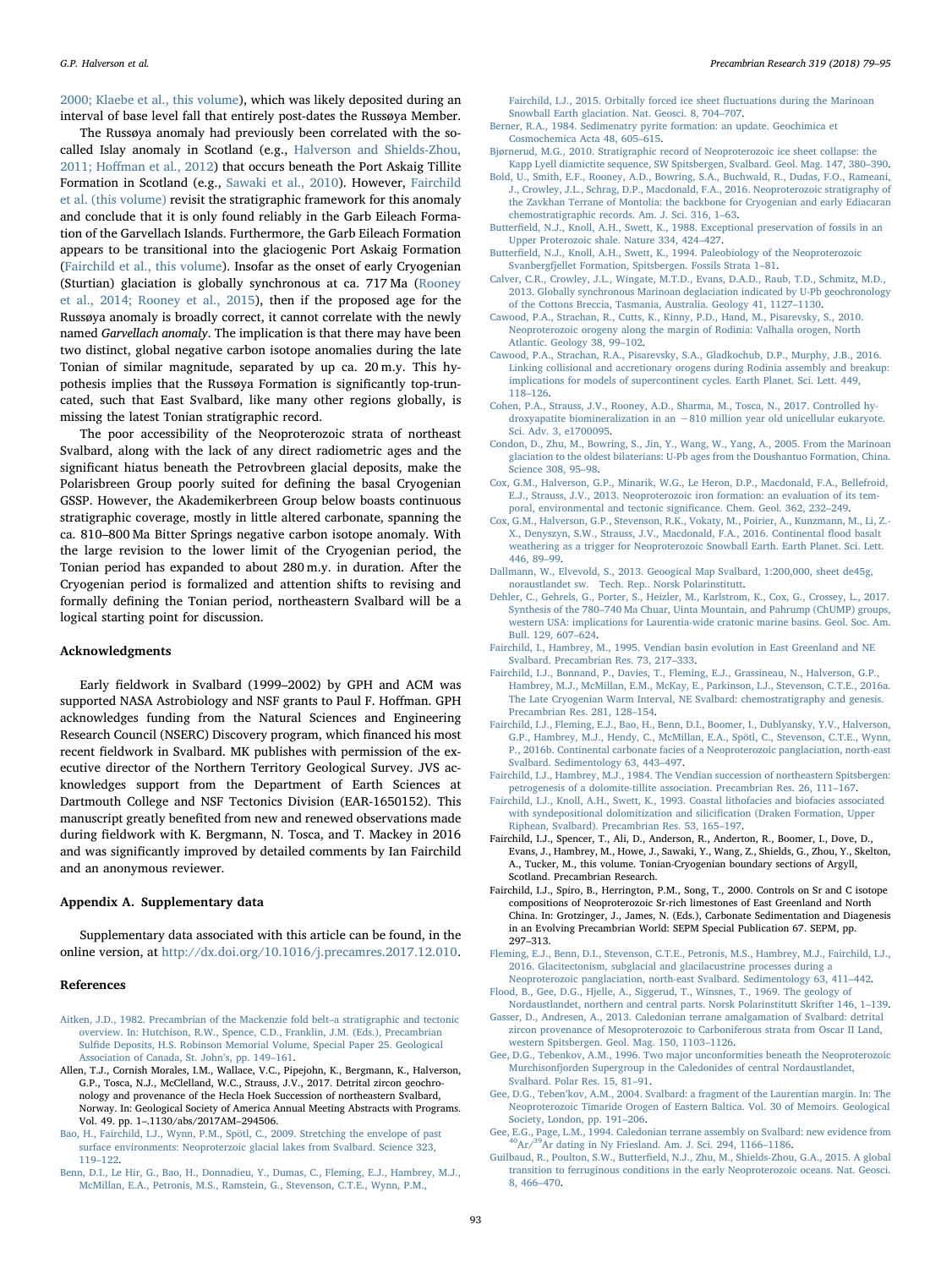<span id="page-15-42"></span>Halverson, G.P., 2006. A neoproterozoic chronology. In: Xiao, S., Kaufman, A. (Eds.), Neoproterozoic Geobiology and Paleobiology. Vol. 27 of Topics in Geobiology. Springer, Dordrecht, the Netherlands, pp. 231–271.

- <span id="page-15-9"></span>Halverson, G.P., 2011. Glacial sediments and associated strata of the Polarisbreen Group, northeastern Svalbard. In: Arnaud, E., Halverson, G.P., Shields-Zhou, G. (Eds.), The Geological Record of Neoproterozoic Glaciations, Memoir 36. The Geological Society, London, pp. 571–579.<br>Halverson, G.P., Dudas, F.O., Maloof, A.C., Bowring, S.A., 2007a. Evolution of the
- <span id="page-15-24"></span><sup>87</sup>Sr/<sup>86</sup>Sr composition of Neoproterozoic seawater. Palaeogeogr., Palaeoclimatol. Palaeoecol. 256, 103–129.
- <span id="page-15-39"></span>Halverson, G.P., Hoffman, P.F., Schrag, D.P., Kaufman, A.J., 2002. A major perturbation of the carbon cycle before the Ghaub glaciation (Neoproterozoic) in Namibia: prelude to snowball Earth? Geochem., Geophys., Geosyst. 3. http://dx.doi.org/10.1029/ 2001GC000244.
- <span id="page-15-5"></span>Halverson, G.P., Hoffman, P.F., Schrag, D.P., Maloof, A.C., Rice, A.H., 2005. Towards a Neoproterozoic composite carbon isotope record. Geol. Soc. Am. Bull. 117, 1181–1207.
- <span id="page-15-16"></span>Halverson, G.P., Maloof, A.C., Hoffman, P.F., 2004. The Marinoan glaciation (Neoproterozoic) in northeast Svalbard. Basin Res. 16, 297–324.

<span id="page-15-6"></span>Halverson, G.P., Maloof, A.C., Schrag, D.P., Dudas, F.O., Hurtgen, M.T., 2007b. Stratigraphy and geochemistry of a ca 800 Ma negative carbon isotope interval in northeastern Svalbard. Chem. Geol. 237, 5–27.

- <span id="page-15-51"></span>Halverson, G.P., Shields-Zhou, G., 2011. Chemostratigraphy and the Neoproterozoic glaciations. In: Arnaud, E., Halverson, G.P., Shields-Zhou, G. (Eds.), The Geological Record of Neoproterozoic Glaciations. Memoir 36. Geological Society of London, London, pp. 51–66.
- <span id="page-15-20"></span>Hambrey, M., 1982. Late Precambrian diamictites of northeastern Svalbard. Geol. Mag. 127 527–515.
- <span id="page-15-3"></span>Harland, W., 1964. Critical evidence for a great infra-Cambrian glaciation. Geologisches Rundschau 54, 45–61.
- <span id="page-15-11"></span>Harland, W., Gayer, R., 1972. The Arctic Caledonides and earlier Oceans. Geol. Mag. 426, 289–384.
- <span id="page-15-1"></span>Harland, W.B., Hambrey, M.J., Waddams, P., 1993. Vendian Geology of Svalbard: Skrifter 193. Norsk Polarinstitutt, Oslo.
- <span id="page-15-0"></span>Harland, W.B., Scott, R.A., Auckland, K.A., Snape, I., 1992. The Ny Friesland Orogen, Spitsbergen. Geol. Mag. 129, 679–708.
- <span id="page-15-4"></span>Harland, W.B., Wilson, C.B., 1956. The Hecla Hoek succession in Ny Friesland, Spitsbergen. Geol. Mag. 93, 265–286.
- <span id="page-15-12"></span>Harland, W.B., Wright, N.J.R., 1979. Alternative hypothesis for the pre-Carboniferous evolution of Svalbard. Norsk Polarinstitutt Skrifter 167, 89–117.
- Hodgskiss, M.S.W., Kunzmann, M., Poirier, A., Halverson, G.P., 2018. The role of microbial iron reduction in the formation of Proterozoic molar tooth structures. Earth Planet. Sci. Lett. 482, 1–11.
- <span id="page-15-7"></span>Hoffman, P.F., Halverson, G.P., Domack, E.W., Maloof, A.C., Swanson-Hysell, N.L., Cox, G.M., 2012. Cryogenian glaciations on the southern tropical paleomargin of Laurentia (NE Svalbard and East Greenland), and a primary origin for the upper Russøya (Islay) carbon isotope excursion. Precambrian Res. 206–207, 137–158.
- <span id="page-15-40"></span>Hoffman, P.F., Schrag, D.P., 2002. The snowball Earth hypothesis: testing the limits of global change. Terra Nova 14, 129–155.
- <span id="page-15-8"></span>Hoffmann, K.H., Condon, D.J., Bowring, S.A., Crowley, J.L., 2004. A U-Pb zircon date from the Neoproterozoic Ghaub Formation, Namibia: constraints on Marinoan glaciation. Geology 32 (9), 817–820.
- <span id="page-15-14"></span>Johansson, A., Gee, D.G., Larionov, A.N., Ohta, Y., Tebenkov, A.M., 2005. Grenvillian and Caledonian evolution of eastern Svalbard—a tale of two orogenies. Terra Nova 17, 317–325.
- <span id="page-15-22"></span>Johansson, A., Larianov, A.N., Tebenkov, A.M., Gee, D.G., Whitehouse, M.J., Vestin, J., 2000. Grenvillian magmatism of western and central Nordaustlandet, northeastern Svalbard. Trans. R. Soc. Edinburgh 90, 221–234.
- <span id="page-15-31"></span>Johnston, D.T., Poulton, S.W., Dehler, C., Porter, S., Husson, J., Canfield, D.E., Knoll, A.H., 2010. An emerging picture of Neoproterozoic ocean chemistry: Insights from the Chuar Group, Grand Canyon, USA. Earth Planet. Sci. Lett. 290, 64–73.
- <span id="page-15-44"></span>Jones, D.S., Maloof, A.C., Hurtgen, M.T., Rainbird, R.H., Schrag, D.P., 2010. Regional and global chemostratigraphic correlation of the early Neoproterozoic Shaler Supergroup, Victoria Island, Northwestern Canada. Precambrian Res. 181, 43–63.
- Kaufman, A.J., Knoll, A.H., Narbonne, G.M., 1997. Isotopes, ice ages, and terminal Proterozoic Earth history. Proc. Nat. Acad. Sci. 95, 6600–6605.
- <span id="page-15-25"></span>Kendall, C.S.C., Warren, J., 1987. A review of the origin and setting of tepees and tehir associated fabrics. Sedimentology 34, 1007–1027.
- <span id="page-15-48"></span>Klaebe, R., Smith, P., Fairchild, I., Fleming, E., Kennedy, M., this volume. Basin evolution and the onset of the Sturtian Glaciation in NE Greenland. Precambrian Research.
- <span id="page-15-17"></span>Knoll, A., Swett, K., 1990. Carbonate deposition during the late Proterozoic Era: an example from Spitsbergen. Am. J. Sci. 290-A, 104–132.
- <span id="page-15-37"></span>Knoll, A.H., 1982. Microfossil-based biostratiraphy of the Precambrian Hecla Hoek sequence, Nordaustlandet, Svalbard. Geol. Mag. 119, 269–279.
- Knoll, A.H., Hayes, J.M., Kaufman, A.J., Swett, K., Lambert, I.B., 1986. Secular variation in carbon isotope ratios from Upper Proterozoic successions of Svalbard and east Greenland. Nature 321, 832–837.
- <span id="page-15-21"></span>Knoll, A.H., Swett, K., 1987. Micropaleontology across the Precambrian-Cambrian boundary in Spitsbergen. J. Paleontol. 61, 898–926.
- <span id="page-15-19"></span>Knoll, A.H., Swett, K., Burkhart, E., 1989. Paleoenvironmental distribution of microfossils and stromatolites in the Upper Proterozoic Backlundtoppen Formation, Spitsbergen. J. Paleontol. 63, 129–145.
- <span id="page-15-35"></span>Knoll, A.H., Swett, K., Mark, J., 1991. Paleobiology of a Neoproterozoic tidal flat/lagoonal complex: the Draken Conglomerate Formation, Spitsbergen. J. Paleontol. 65, 531–570.

<span id="page-15-32"></span>Kunzmann, M., Bui, T.H., Crockford, P.W., Halverson, G.P., Scott, C., Lyons, T.W., Wing,

B.A., 2017a. Bacterial sulfur disproportionation constrains timing of Neoproterozoic oxygenation. Geology 45 (3), 207–210.

- <span id="page-15-27"></span>Kunzmann, M., Gibson, T.M., Halverson, G.P., Hodgskiss, M.S.W., Bui, T.H., Carozza, D.A., Sperling, E.A., Poirier, A., Cox, G.M., Wing, B.A., 2017b. Iron isotope biogeochemistry of Neoproterozoic marine shales. Geochim. Cosmochim. Acta 209, 85–105.
- <span id="page-15-26"></span>Kunzmann, M., Halverson, G.P., Scott, C.T., Minarik, W.G., Wing, B.A., 2015. Geochemistry of Neoproterozoic black shales from Svalbard: implications for oceanic redox conditions spanning Cryogenian glaciations. Chem. Geol. 417, 383–393.
- <span id="page-15-34"></span>Lau, K.V., Macdonald, F.A., Maher, K., Payne, J.L., 2017. Uranium isotope evidence for temporary ocean oxygenation in the aftermath of the Sturtian Snowball Earth. Earth Planet. Sci. Lett. 458, 282–292.
- <span id="page-15-33"></span>Li, C., Love, G.D., Lyons, T.W., Scott, C.T., Feng, L., Huang, J., Chang, H., Zhang, Q., Chu, X., 2012. Evidence for a redox stratified Cryogenian marine basin, Datangpo Formation, South China. Earth Planet. Sci. Lett. 331–332, 246–256.
- <span id="page-15-18"></span>Li, Z.-X., Evans, D.A.D., Halverson, G.P., 2013. Neoproterozoic glaciations in a revised global palaeogeography from the breakup of Rodinia to the assembly of Gondwanaland. Sed. Geol. 294, 219–232.
- <span id="page-15-46"></span>Macdonald, F.A., Roots, C.F., 2010. Upper Fifteenmile Group in the Ogilvie Mountains and correlations of early Neoproterozoic strata in the northern Cordillera. In: McFarlane, K.E., Weston, L.H., Blackburn, L.R. (Eds.), Yukon Exploration and Geology 2009. Yukon Geological Survey, pp. 237–252.
- <span id="page-15-23"></span>Macdonald, F.A., Schmitz, M.D., Crowley, J.L., Roots, C.F., Jones, D.S., Maloof, A.C., Strauss, J.V., Cohen, P.A., Johnston, D.T., Schrag, D.P., 2010. Calibrating the Cryogenian. Science 327, 1241–1243.
- Macdonald, F.A., Schmitz, M.D., Strauss, J., Halverson, G.P., Gibson, T., Eyster, A., Cox, G., Mamrol, P., Crowley, J., this volume. The Cryogenian of Yukon. Precambrian Res.

Macdonald, F.A., Wordsworth, R., 2017. Initiation of Snowball Earth with volcanic sulfur aerosol emissions. J. Geophys. Res. 44, 1938–1946.

- <span id="page-15-30"></span>MacLennan, S.M., 2001. Relationships between the trace element composition of sedimenatry rocks and upper continental crust. Geochem., Geophys., Geosyst. 2 Paper number 2000GC000109.
- Majka, J., Be'eri-Shlevin, Y., Gee, D.G., Czerny, J., Frei, D., Ladenberger, A., 2014. Torellian (c. 640 Ma) metamorphic overprint of Tonian (c. 950 Ma) basement in the Caledonides of southwestern Svalbard. Geol. Mag. 151, 732–748.
- <span id="page-15-15"></span>Maloof, A.C., Halverson, G.P., Kirschvink, J.L., Schrag, D.P., Weiss, B., Hoffman, P.F., 2006. Combined paleomagnetic, isotopic and stratigraphic evidence for true polar wander from the Neoproterozoic Akademikerbreen Group, Svalbard. Geol. Soc. Am. Bull. 118, 1099–1124.
- <span id="page-15-10"></span>Mazur, S., Czerny, J., Majka, J., Manecki, M., Holm, D., Smyrak, A., Wypych, A., 2009. A strike-slip terrane boundary in Wedel Jarlsberg Land, Svalbard, and its bearing on correlations of SW Spitsbergen with the Pearya terrane and Timanide belt. J. Geol. Soc. 166 (529–544), 529–544.
- <span id="page-15-38"></span>McKirdy, D.M., Burgess, J.M., Lemon, N.M., Yu, X., Cooper, A.M., Gostin, V.A., Jenkins, R.J.F., Both, R.A., 2001. A chemostratigraphic overview of the late Cryogenian interglacial sequence in the Adelaide Fold-Thrust Belt, South Australia. Precambrian Res. 106, 149–186.
- <span id="page-15-47"></span>Milton, J.E., Hickey, K.A., Gleeson, S.A., Friedman, R.M., 2017. New U-Pb constraints on the age of the Little Dal Basalts and Gunbarrel-related volcanism in Rodinia. Precambrian Res. 296, 168–180.
- <span id="page-15-13"></span>Ohta, Y., 1994. Caledonian and Precambrian history in Svalbard: a review, and an implication of escape tectonics. Tectonophysics 231, 183–194.
- Ohta, Y., Dallmeyer, R.D., Peucat, J.J., 1989. Caledonian terranes in Svalbard. In: Dallmeyer, R.D. (Ed.), Terranes in the Circum Atlantic Paleozoic Orogens 230. Geological Society of America Special Publication, pp. 1–15.
- <span id="page-15-2"></span>Pettersson, C.H., Pease, V., Frei, D., 2009. U-Pb zircon provenance of metasedimentary basement of the Northwestern Terrane, Svalbard: implications for the Grenvillian-Sveconorwegian orogeny and development of Rodinia. Precambrian Res. 175, 206–220.
- <span id="page-15-36"></span>Porter, S.A., Meisterfield, R., Knoll, A.H., 2003. Vase-shaped microfossils from the Neoproterozoic Chuar Group, Grand Canyon: a classification guided by modern testate amoebae. J. Paleontol. 77, 409–429.
- <span id="page-15-29"></span>Poulton, S.W., Canfield, D.E., 2011. Ferruginous conditions: a dominant feature of the ocean through Earth's history. Elements 7, 107–112.
- <span id="page-15-28"></span>Poulton, S.W., Raiswell, R., 2002. The low-temperature geochemical cycle of iron: from continental fluxes to marine sediment deposition. Am. J. Sci. 302, 774–805.
- <span id="page-15-41"></span>Prave, A.R., Fallick, A.E., Thomas, C.W., Graham, C.M., 2009. A composite C-isotope profile for the Neoproterozoic of Scotland and Ireland. J. Geol. Soc., London 166, 845–857.
- <span id="page-15-45"></span>Rainbird, R.H., 1993. The sedimentary record of mantle plume uplift preceding eruption of the Neoproterozoic Natkusiak flood basalt. J. Geol. 101, 305–318.
- Riedman, L.A., Porter, S.A., this volume. Vase-shaped microfossil biostratigraphy with new data from Tasmania, Svalbard, Greenland, Sweden and the Yukon. Precambrian Res.
- <span id="page-15-50"></span>Rooney, A.D., Chew, D.M., Selbey, D., 2011. Re–Os geochronology of the Neoproterozoic-Cambrian Dalradian Supergroup of Scotland and Ireland: Implications for Neoproterozoic stratigraphy, glaciations and Re–Os systematics. Precambrian Res. 185, 202–214.
- <span id="page-15-43"></span>Rooney, A.D., Macdonald, F.A., Strauss, J.V., Dudás, F.O., Hallmann, C., Selby, D., 2014. Re-Os geochronology and coupled Os-Sr isotope constraints on the Sturtian snowball Earth. Proc. Nat. Acad. Sci. 111, 51–56.
- <span id="page-15-49"></span>Rooney, A.D., Strauss, J.V., Brandon, A.D., Macdonald, F.A., 2015. A Cryogenian chronology: two long-lasting synchronous Neoproterozoic glaciations. Geology 43, 459–462.
- Rose, C.V., Swanson-Hysell, N.L., Husson, J.M., Poppic, L.N., Cottle, J.M., Schoene, B., Maloof, A.C., 2012. Constraints on the origin and relative timing of the Trezona  $\delta^{13}$ C